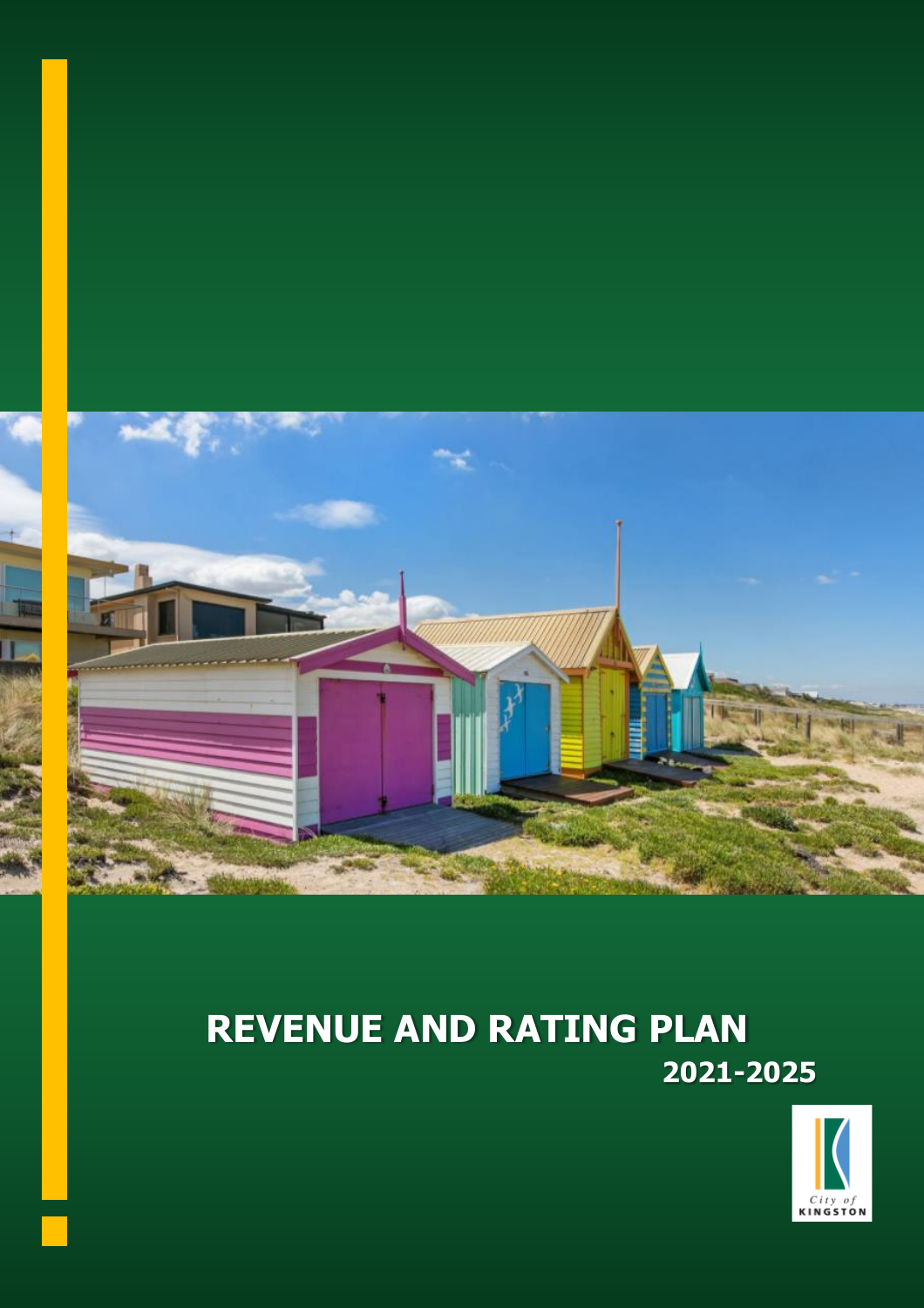# **Contents**

| 1. |       |  |  |
|----|-------|--|--|
|    | 1.1.  |  |  |
|    | 1.2.  |  |  |
|    | 1.3.  |  |  |
| 2. |       |  |  |
|    | 2.1.  |  |  |
|    | 2.2.  |  |  |
|    | 2.3.  |  |  |
|    | 2.4.  |  |  |
|    | 2.5.  |  |  |
|    | 2.6.  |  |  |
|    | 2.7.  |  |  |
|    | 2.8.  |  |  |
|    | 2.9.  |  |  |
|    | 2.10. |  |  |
|    | 2.11. |  |  |
|    | 2.12. |  |  |
|    | 2.13. |  |  |
|    | 2.14. |  |  |
| 3. |       |  |  |
|    | 3.1.  |  |  |
|    | 3.2.  |  |  |
|    | 3.3.  |  |  |
|    | 3.4.  |  |  |
|    | 3.5.  |  |  |
| 4. |       |  |  |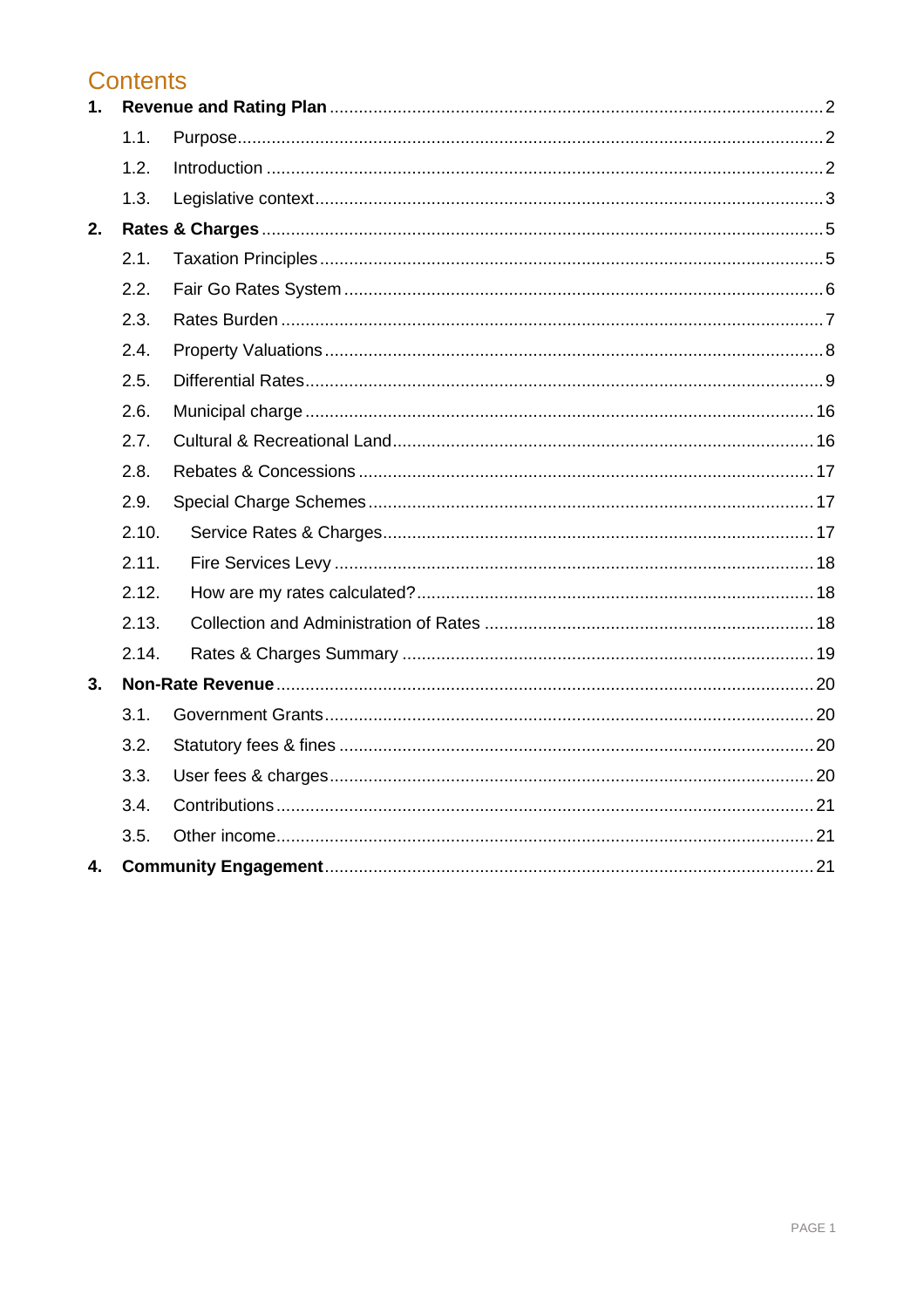# <span id="page-2-0"></span>**1. Revenue and Rating Plan**

# <span id="page-2-1"></span>**1.1. Purpose**

This Revenue and Rating Plan (the Plan) outlines the assumptions, policy, and decisions of Council in relation to generating the required income to effectively support implementation of the Council Plan and Budget for a 4-year period. The Plan will be updated every 12 months with the information relative to the current budget period.

# <span id="page-2-2"></span>**1.2. Introduction**

Council must raise revenue each year to provide the appropriate services, infrastructure and support for our community. The services Council provides are broad and are allocated according to community needs. The major services provided by Council include (but are not limited to):

- Kindergarten, early learning, and children's programs
- Home and Community Care, and positive ageing programs
- Waste Collection and disposal
- Road and street construction, upgrades, and maintenance
- Recreational and leisure facilities and programs
- Community infrastructure construction, upgrades, and maintenance
- Environmental management and services, including vegetation and pest control
- Public Health Services including food safety and immunisations
- Economic Development, Tourism and local area marketing
- Local laws governance and enforcement
- Statutory and strategic planning services
- Emergency planning and management

The most important sources of revenue to fund these services and infrastructure are:

- general rates;
- government grants; &
- fees and charges.

In 2021/22, income from government grants and fees & charges and other revenue represents 37 per cent of the total revenue required. The balance of 63 per cent is to be obtained from general rates and charges income.

Council's assumptions and approach to each of the revenue classifications in its Income Statement are explained within this document.

Council's current approach to revenue and rating is meeting the needs of delivering on the Council Plan, and ensuring Council is financially sustainable into the future.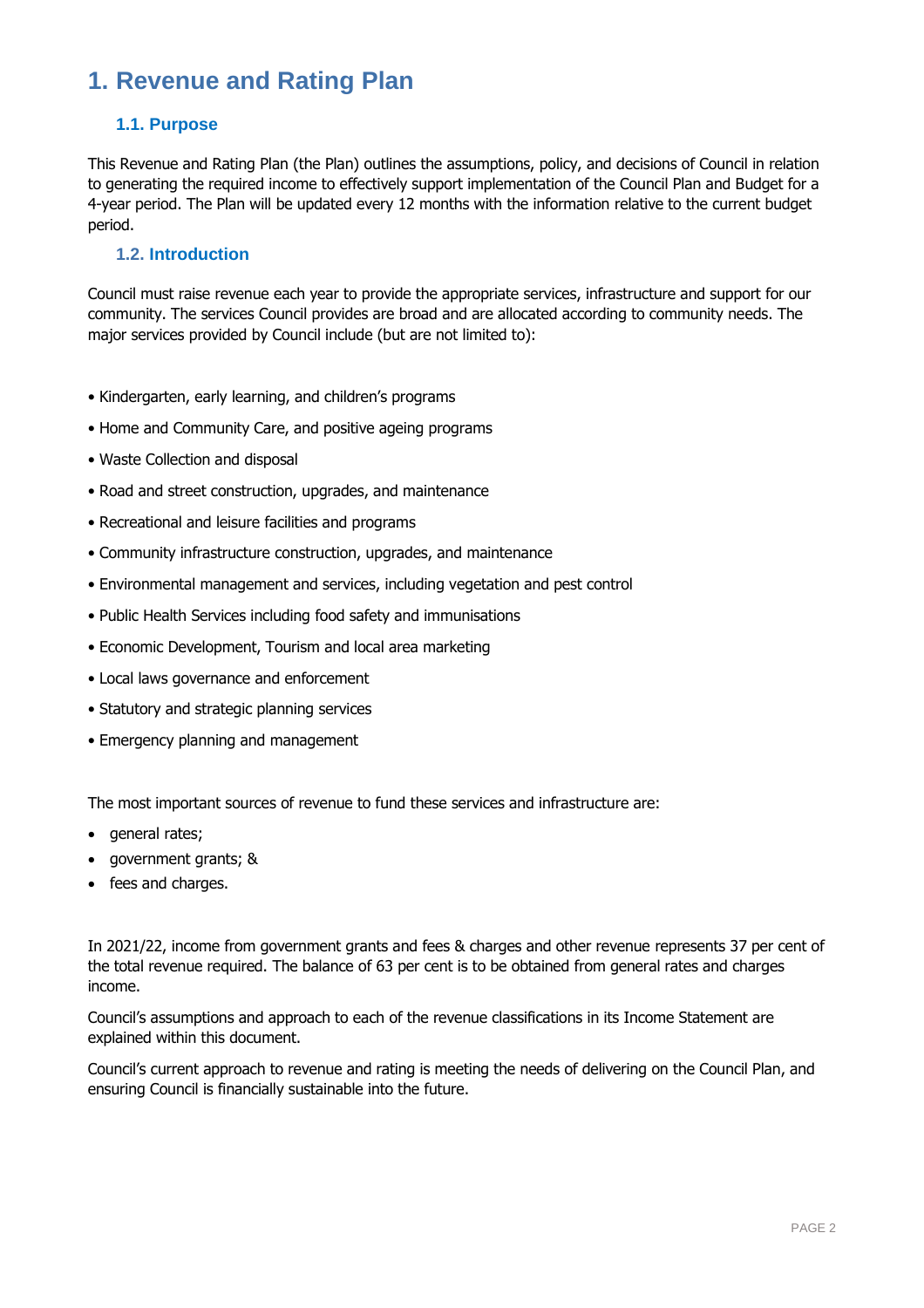# <span id="page-3-0"></span>**1.3. Legislative context**

Section 93 of the new Local Government Act 2020 requires Council to adopt a 4-year Revenue and Rating Plan by 30 June. The diagram below shows how this Plan sits within the strategic planning framework of Council.



In preparing the Revenue and Rating Plan, Council has taken into consideration other sections of the Local Government Act 2020. These are outlined below.

#### Section 89 - Strategic Planning Principles

1) A Council must undertake the preparation of its Council Plan and other strategic plans in accordance with the strategic planning principles.

(2) The following are the strategic planning principles—

- (a) an integrated approach to planning, monitoring and performance reporting is to be adopted;
- (b) strategic planning must address the Community Vision;
- (c) strategic planning must take into account the resources needed for effective implementation;
- (d) strategic planning must identify and address the risks to effective implementation;

(e) strategic planning must provide for ongoing monitoring of progress and regular reviews to identify and address changing circumstances.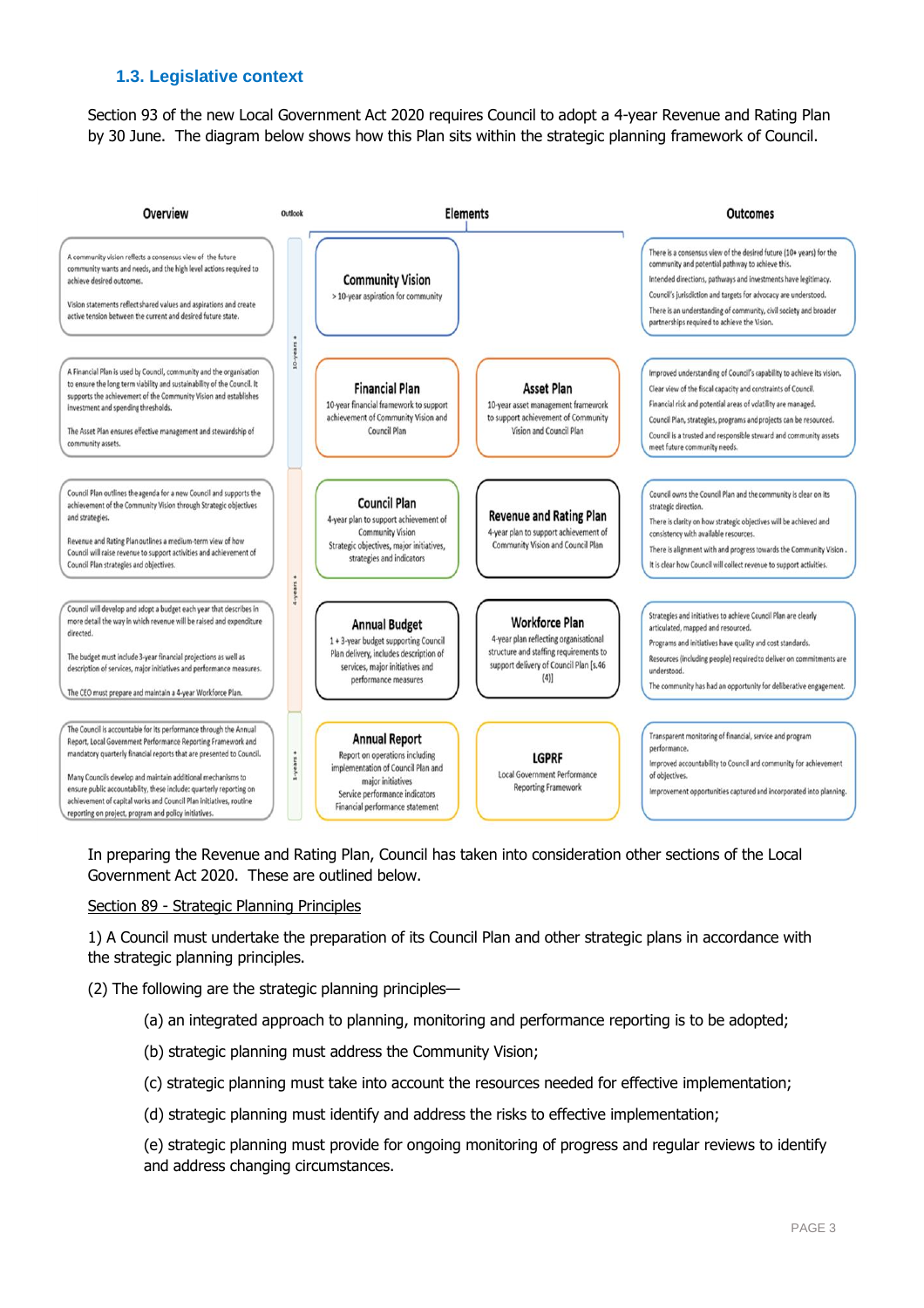#### Section 101 – Financial Management Principles

(1) The following are the financial management principles —

(a) revenue, expenses, assets, liabilities, investments and financial transactions must be managed in accordance with a Council's financial policies and strategic plans;

(b) financial risks must be monitored and managed prudently having regard to economic circumstances;

(c) financial policies and strategic plans, including the Revenue and Rating Plan, must seek to provide stability and predictability in the financial impact on the municipal community;

(d) accounts and records that explain the financial operations and financial position of the Council must be kept.

(2) For the purposes of the financial management principles, financial risk includes any risk relating to the following —

(a) the financial viability of the Council;

(b) the management of current and future liabilities of the Council;

(c) the beneficial enterprises of the Council.

#### Section 106 - Service Performance Principles

(1) A Council must plan and deliver services to the municipal community in accordance with the service performance principles.

(2) The following are the service performance principles —

(a) services should be provided in an equitable manner and be responsive to the diverse needs of the municipal community;

(b) services should be accessible to the members of the municipal community for whom the services are intended;

(c) quality and costs standards for services set by the Council should provide good value to the municipal community;

(d) a Council should seek to continuously improve service delivery to the municipal community in response to performance monitoring;

(e) service delivery must include a fair and effective process for considering and responding to complaints about service provision.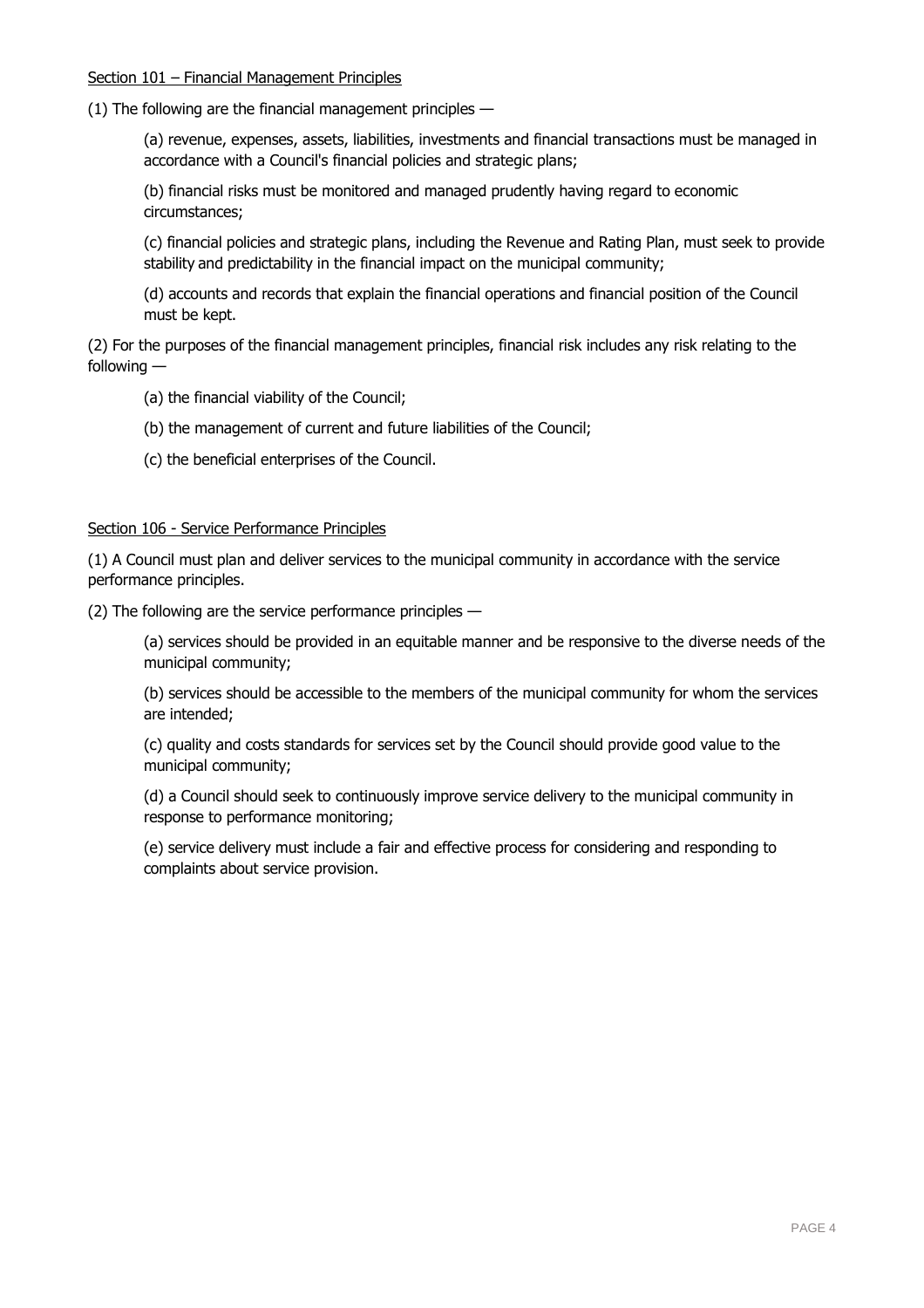# <span id="page-5-0"></span>**2. Rates & Charges**

Rates and charges are an important source of revenue, accounting for over 63% of operating revenue received by Council. The collection of rates is an important factor in funding Council services. The following sections outline the elements Council has considered in adopting its rating framework.

# <span id="page-5-1"></span>**2.1. Taxation Principles**

Council rates are a form of taxation based on property value. They are not a fee for service.

Listed below are good practice taxation principles often applied within tax regimes:

- Wealth Tax
- Equity
- Efficiency
- Simplicity
- Benefit
- Capacity to Pay
- Diversity.

#### **Wealth Tax**

The wealth tax principle implies that the rates paid are dependent upon the value of a ratepayer's property and have no correlation to the individual ratepayer's consumption of services or the perceived benefits derived by individual ratepayers from the expenditures funded from rates.

#### **Equity**

Horizontal equity – ratepayers in similar situations within the City of Kingston should pay similar amounts of rates (ensured mainly by accurate property valuations, undertaken in a consistent manner, their classification into homogenous property classes and the right of appeal against valuation).

Vertical Equity – those who are better off should pay more rates than those worse off (the rationale applies for the use of progressive and proportional income taxation. It implies a "relativity" dimension to the fairness of the tax burden)

#### **Efficiency**

Economic efficiency is measured by the extent to which production and consumption decisions by people are affected by rates.

#### **Simplicity**

How easily a rates system can be understood by ratepayers and the practicality and ease of administration.

#### **Benefit**

The extent to which there is a nexus between consumption/benefit and the rate burden.

#### **Capacity to Pay**

The capacity of ratepayers or groups of ratepayers to pay rates.

#### **Diversity**

The capacity of ratepayers within a group to pay rates.

The rating challenge for Council has been to determine the appropriate balance of competing considerations of all of the above principles. Council's rating strategy is to adopt the wealth tax, horizontal equity, and simplicity principles, with some capacity to pay principles in place for pensioners.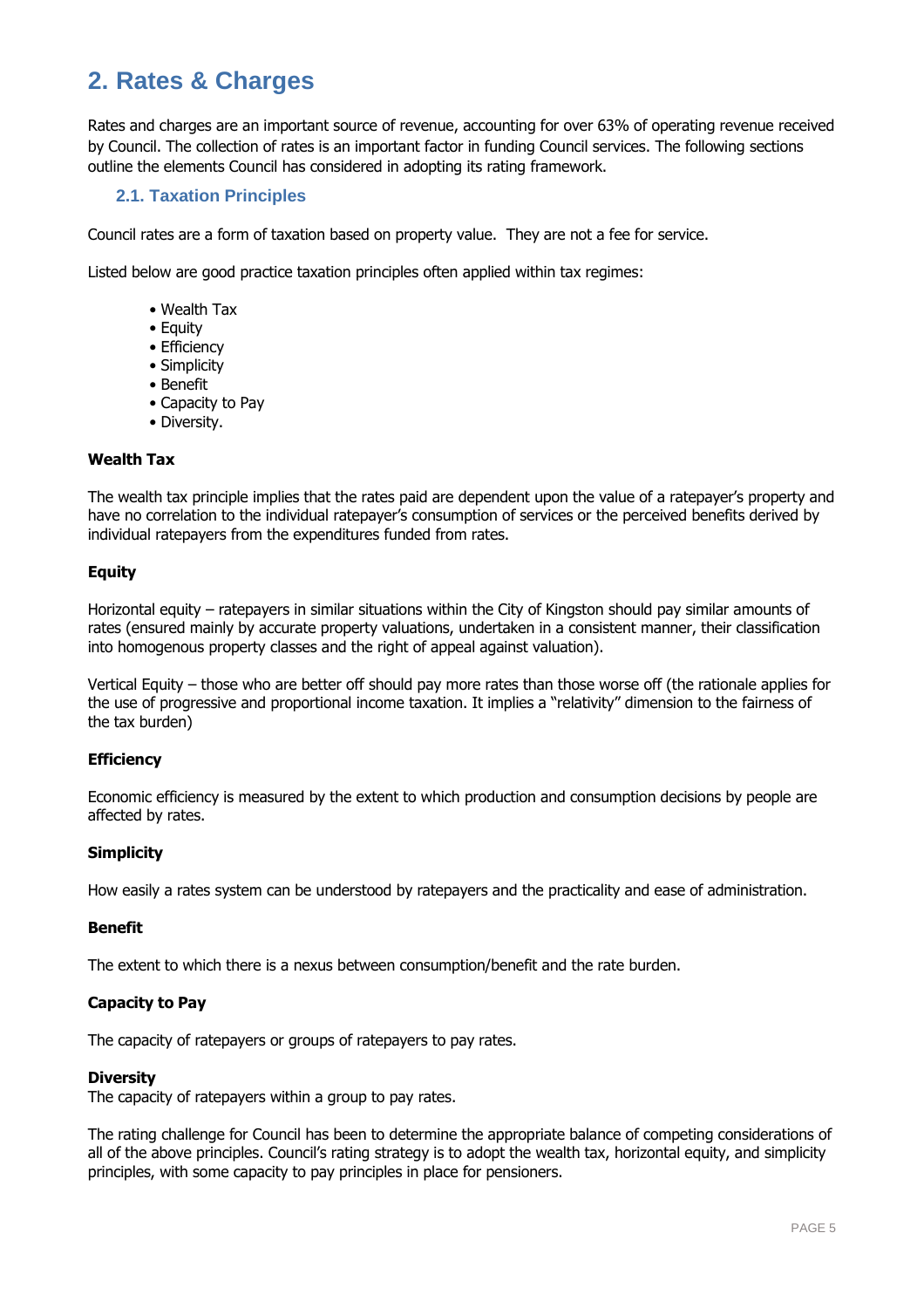# <span id="page-6-0"></span>**2.2. Fair Go Rates System**

In 2015, a system to cap rates was introduced for the 2016/17 financial year, to limit the amount of revenue increases a Council can levy through rates.

Each year the Minister for Local Government sets a cap on rate increases based on that period's Consumer Price Index (CPI) and advice from the Essential Services Commission (ESC). The decision must be made by 31 December each year to apply to rates in the following financial year.

For the 2021/22 financial year, Councils total average rate rises have been capped at 1.50%.

Councils can apply for a higher cap if they can demonstrate community support and a critical need for spending on services or projects that requires a rate rise above the capped amount.

The rate cap limits the total amount a council can increase its rates each year based on the amount it levied in the previous year.

Planning for future rate increases is therefore an essential component of the long term financial planning process and plays a significant role in funding both additional service delivery and the increasing costs related to providing Council services.

Only the general rates and municipal charges part of a rates bill are subject to the rate cap. All other parts, such as waste charges and other user fees and levies, remain uncapped.

The rate cap applies to Council's total rate revenue and not individual properties. In many cases, individual rates bill may increase or decrease by more (or less) than the capped rise amount. This may happen because:

- i. the value of the property has increased or decreased in relation to the value of other properties in the municipality
- ii. other charges and levies that are not subject to the cap, such as the waste charge, have risen. The capped increases apply to the general rates and municipal charges only
- iii. the amount of rates levied from properties of that type (residential, commercial or rural) has changed through Council's application of differential rates

The Fair Go Rates System constrains Council's ability to deliver the range of services and projects that our community would like Kingston to deliver on.

#### **Previous rate caps**

Since the introduction of rate capping in 2015, the rate caps have been:

| <b>Financial year</b> | Rate cap |
|-----------------------|----------|
| 2021-22               | 1.50%    |
| 2020-21               | $2.00\%$ |
| 2019-20               | 2.50%    |
| 2018-19               | 2.25%    |
| 2017-18               | $2.00\%$ |
| 2016-17               | 2.50%    |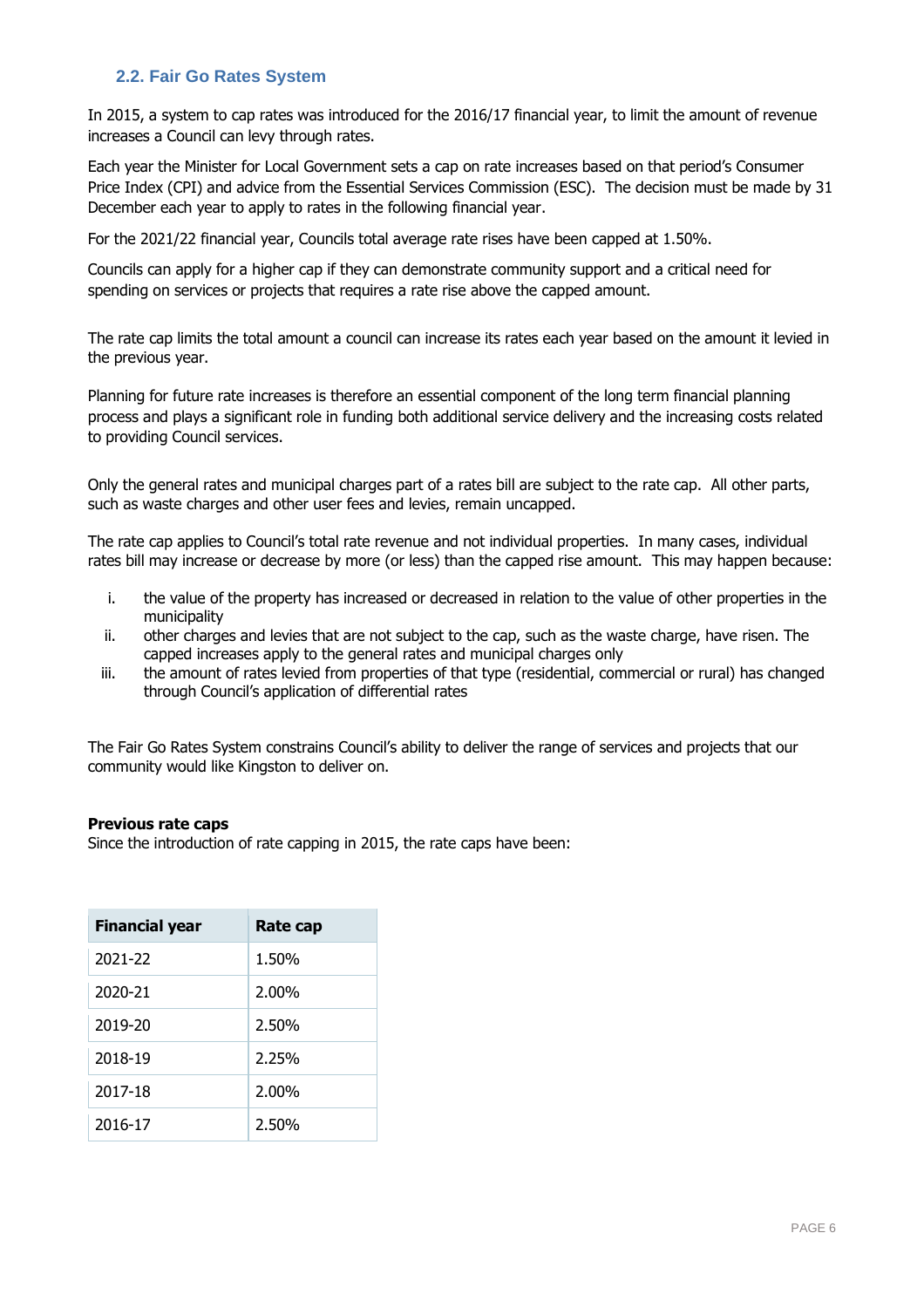# <span id="page-7-0"></span>**2.3. Rates Burden**

A primary objective of all Victorian Local Governments is to ensure the equitable imposition of rates and charges.

The rating system is based on property valuations, these being carried out annually by the Victorian Valuer-General. Rates are based on these valuations. Council has several means by which it can vary the amounts which are levied, including:

- a general rate
- a municipal charge
- differential rates
- service rates and charges
- special rates and charges
- rebates, waivers, deferments, concessions and exemptions.

Kingston's rating process is designed to incorporate multiple differential rates, which provides flexibility with our rating system regarding different property types. Council uses capital improved values as the base valuation for the rates being raised. Council's rating approach takes into account several factors, such as:

- the valuation base being the capital improved value (CIV)
- the use of differential rates
- a municipal charge being set at \$100
- The use of rebates for eligible aged pensioners across the municipality
- Subsidised rating of Cultural and Recreational Land.

Striking a proper balance between these elements provides equity in the distribution of the rate burden across residents.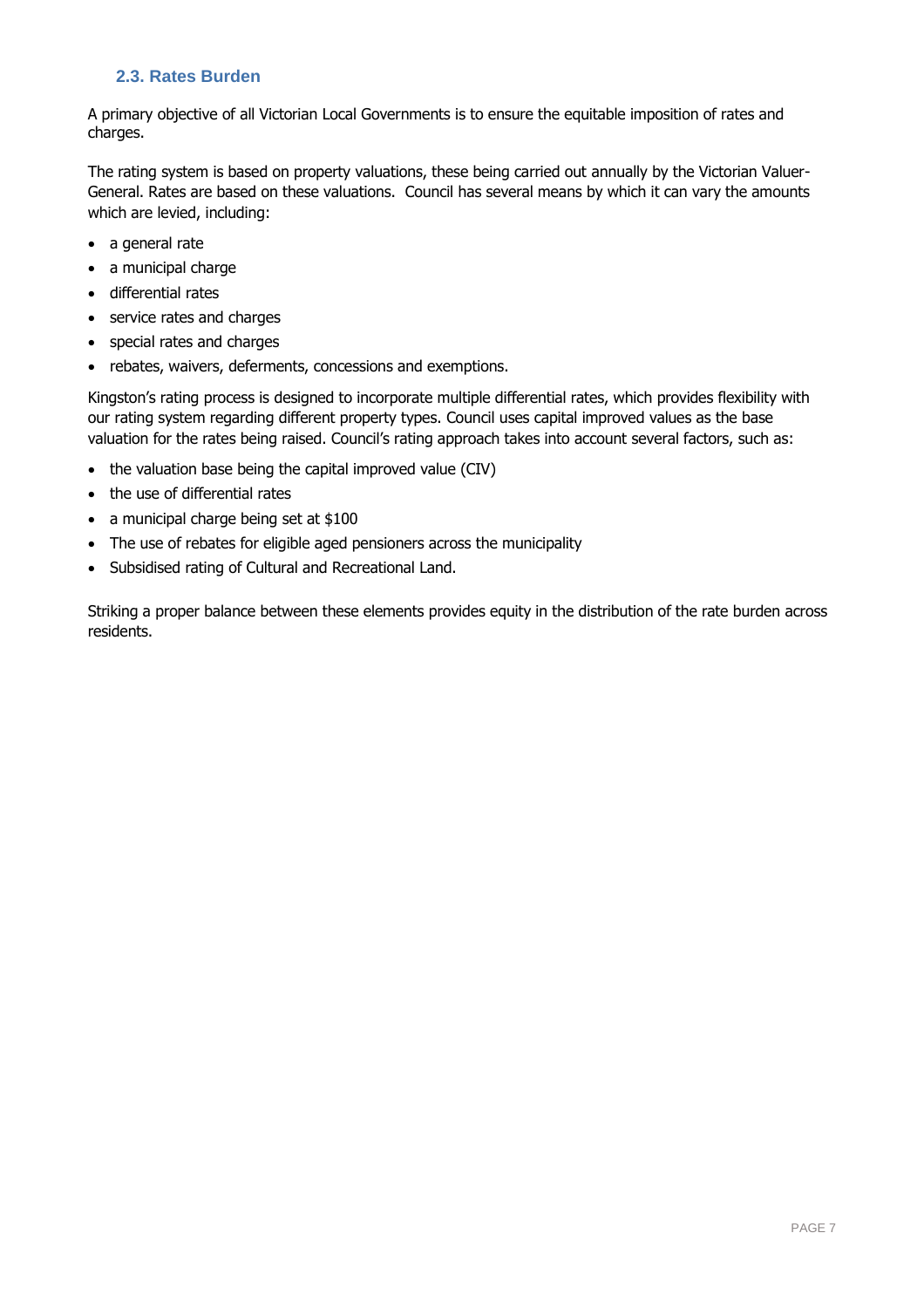# <span id="page-8-0"></span>**2.4. Property Valuations**

In raising Council rates, Council is required to primarily use the valuation of the rateable property to levy rates.

Section 157 of the Local Government Act 1989 provides Council with three choices in terms of which valuation base to utilise. They are:

- Capital Improved Valuation (CIV) Value of land and improvements upon the land.
- Site Valuation (SV) Value of land only.
- Net Annual Value (NAV) Rental valuation based on CIV.

In choosing a valuation base, Councils must decide on whether they wish to adopt a differential rating system (different rates in the dollar for different property categories) or a uniform rating system (same rate in the dollar). If a Council was to choose the former, under the Local Government Act 1989 it must adopt either of the CIV or NAV methods of rating.

#### **Capital improved value (CIV)**

Capital Improved Value is the most commonly used valuation base by Local Government in Victoria. Based on the value of both land and all improvements on the land, it is generally easily understood by ratepayers as it equates the market value of the property. Section 161 of the Local Government Act 1989 provides that a Council may raise any general rates by the application of a differential rate if –

a) It uses the capital improved value system of valuing land; and

b) It considers that a differential rate will contribute to the equitable and efficient carrying out of its functions.

Where a Council does not utilise CIV, it may only apply limited differential rates in relation to farm land, urban farm land or residential use land.

#### **Advantages of using Capital Improved Value (CIV)**

• CIV includes all improvements, and hence is often supported on the basis that it more closely reflects "capacity to pay". The CIV rating method takes into account the full development value of the property, and therefore better meets the equity criteria than Site Value and NAV.

- With the valuations being set annually, the market values are more predictable
- The concept of the market value of property is more easily understood with CIV rather than NAV or SV.
- Makes it easier to compare relative movements in rates and valuations across Councils.

• The use of CIV allows Council to apply differential rates which adds to Council's ability to equitably distribute the rating burden based on ability to afford Council rates. CIV allows Kingston to apply higher rating differentials to current and former extractive land and lower rating differentials to Retirement Villages, some Heritage properties and Agricultural Land.

#### **Disadvantages of using Capital Improved Value (CIV)**

• The main disadvantage with CIV is the fact that rates are based on the total property value which may not necessarily reflect the income level of the property owner as with pensioners and low-income earners.

#### **Site value (SV)**

Site Value is based on the valuation of land only and with very limited ability to apply differential rates, making an objective of a fair and equitable rating system slightly more challenging.

#### **Advantages of Site Value**

• Scope for possible concessions for urban farm land and residential use land.

#### **Disadvantages in using Site Value**

• Under SV, there would be a significant shift from the Industrial/Commercial sector onto the residential sector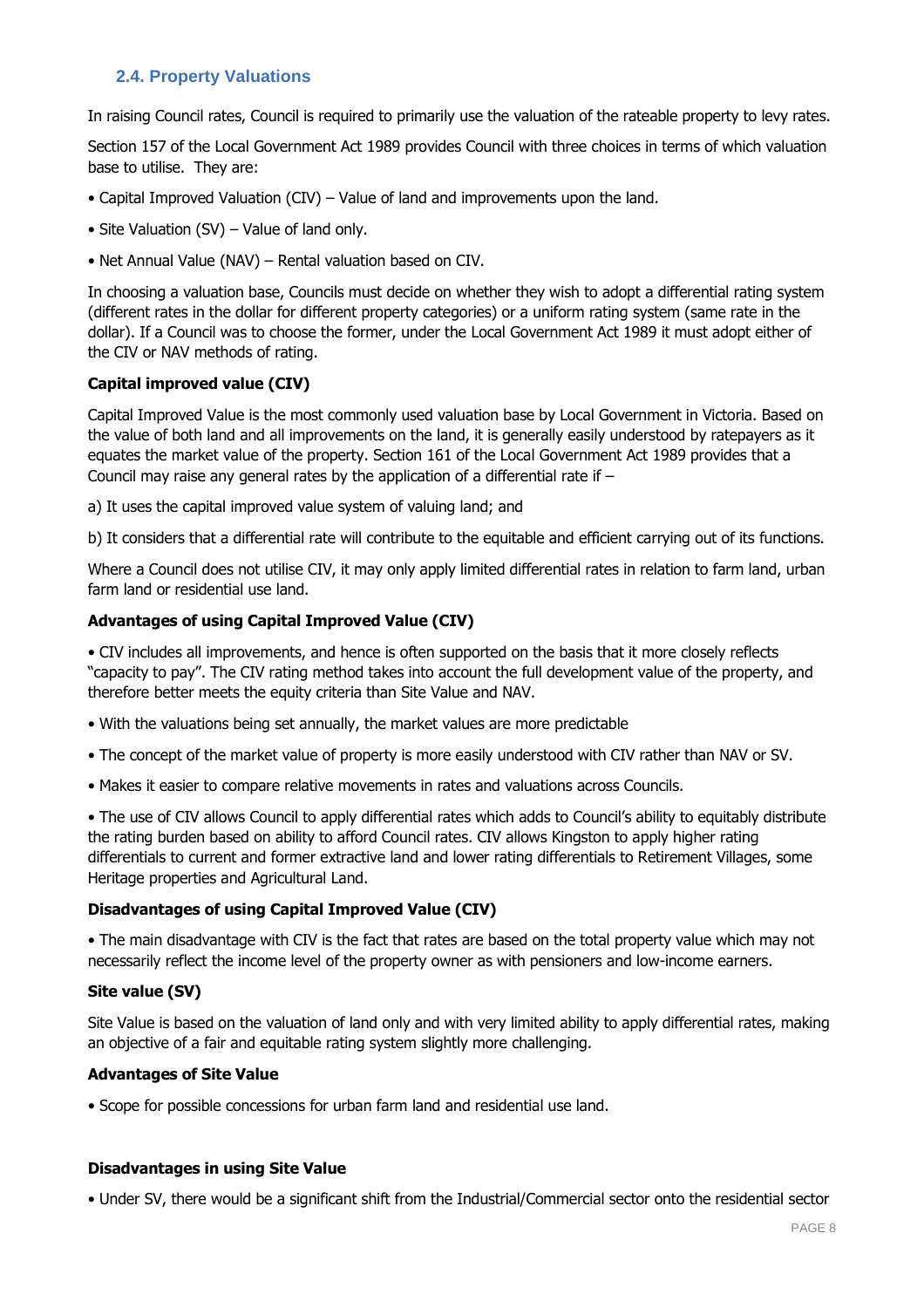of Council. The percentage increases in many cases would be in the extreme range.

• SV is a major burden on property owners that have large areas of land. A typical example is flats, units, or townhouses which would all pay lower rates compared to traditional housing styles.

• The use of SV can place pressure on Council to give concessions to categories of landowners on whom the rating burden is seen to fall disproportionately (e.g. farm land and residential use properties). Large landowners, such as farmers for example, are disadvantaged using site value.

• SV would reduce Council's rating flexibility and options to deal with any rating inequities due to the removal of the ability to levy differential rates.

### **Net annual value (NAV)**

NAV, in concept, represents the annual rental value of a property. However, in practice, NAV is closely linked to capital improved value for residential and farm properties. Valuers derive the NAV directly as 5 per cent of CIV. In contrast to the treatment of residential and farms, NAV for commercial and industrial properties are assessed with regard to actual market rental. This differing treatment of commercial versus residential and farms has led to some suggestions that all properties should be valued on a rental basis. Overall, the use of NAV is not well supported. For residential and farm ratepayers, actual rental values pose some problems. The artificial rental estimate used may not represent actual market value, and means the base is the same as CIV but is harder to understand.

Council's chosen valuation basis is Capital Improved Value (CIV) as it allows greater equity outcomes.

# **How properties are valued**

The Valuation of Land Act 1960 is the principal legislation in determining property valuations. Under the Valuation of Land Act 1960, the Victorian Valuer-General conducts property valuations on an annual basis. As mentioned above, Kingston applies a Capital Improved Valuation (CIV) to all properties within the municipality to consider the full development value of the property. This basis of valuation considers the total market value of the land including buildings and other improvements. The value of land is always derived by the principle of valuing land for its highest and best use at the relevant time of valuation.

#### **Objections to property valuations**

Part 3 of the Valuation of Land Act 1960 provides that a property owner may lodge an objection against the valuation of a property or the Australian Valuation Property Classification Code (AVPCC) within two months of the issue of the original or amended (supplementary) Rates and Valuation Charges Notice (Rates Notice), or within four months if the notice was not originally issued to the occupier of the land.

A property owner must lodge their objection to the valuation or the AVPCC in writing to the Valuer-General. Property owners also can object to the site valuations on receipt of their Land Tax Assessment. Property owners can appeal their land valuation within two months of receipt of their Council Rate Notice (via the Valuer-General) or within two months of receipt of their Land Tax Assessment (via State Revenue Office).

#### **Supplementary Valuations**

Supplementary valuations are carried out for a variety of reasons including rezoning, subdivisions, amalgamations, renovations, new constructions, extensions, occupancy changes and corrections. The Victorian Valuer-General is tasked with undertaking supplementary revaluations and advises Council on a monthly basis of valuation and Australian Valuation Property Classification Code (AVPCC) changes. Supplementary valuations bring the value of the affected property into line with the general valuation of other properties within the municipality.

Objections to supplementary valuations can be lodged in accordance with Part 3 of the Valuation of Land Act 1960. Any objections must be lodged with the Valuer-General within two months of the issue of the supplementary rate notice.

# <span id="page-9-0"></span>**2.5. Differential Rates**

Council makes a further distinction within the property value component of rates based on the purpose for which the property is used, that is, whether the property is used for general purposes (residential, industrial,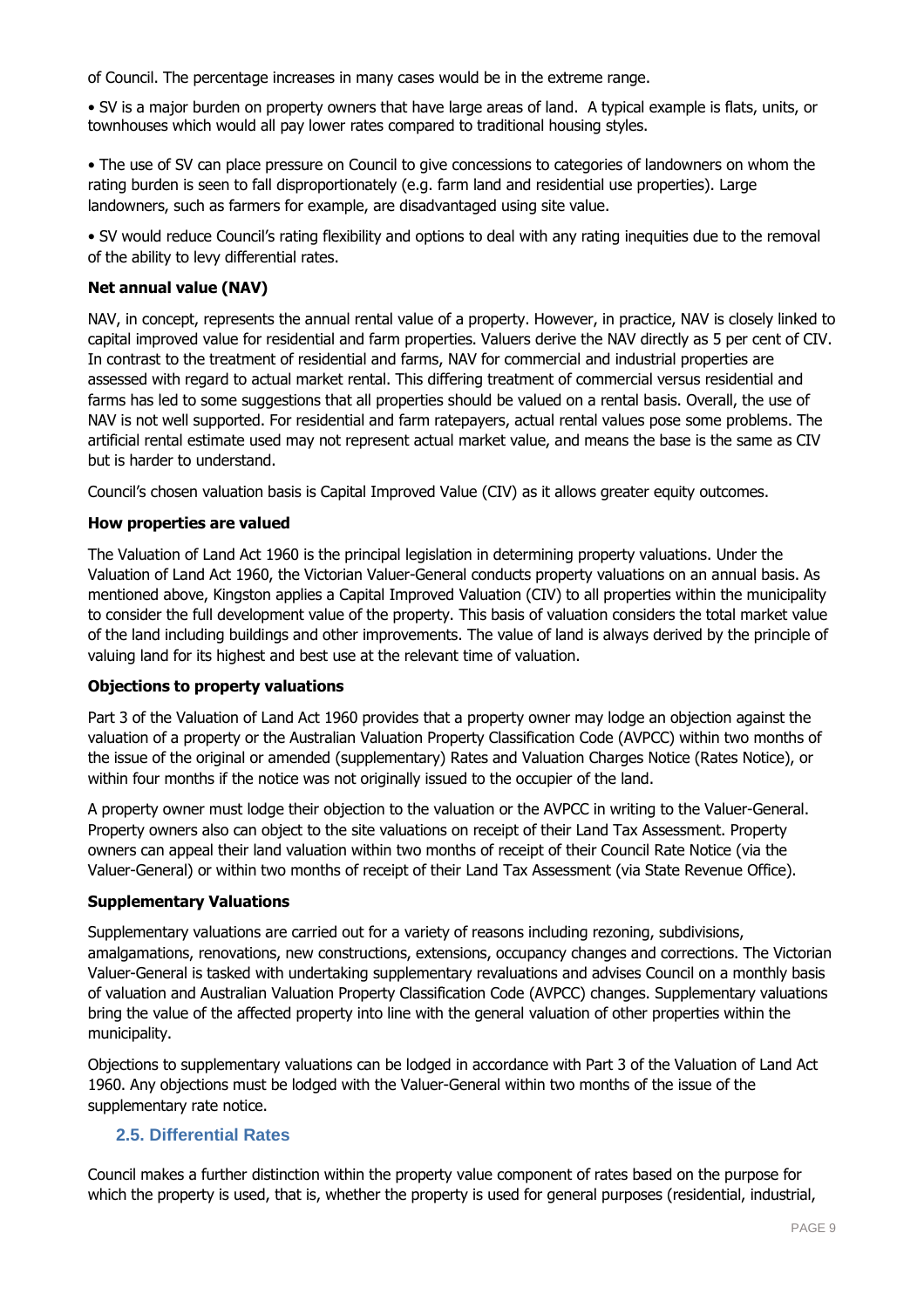commercial), agricultural purposes, extractive, retirement, or residential heritage purposes.

This distinction is based on the concept that different property categories should pay a fair and equitable contribution, considering the benefits those properties derive from the local community.

These rates are structured in accordance with the requirements of Section 161 'Differential Rates' of the Local Government Act 1989, and the Ministerial Guidelines for Differential Rating. The differential rates are currently set as follows:

- General Rate 100%
- Extractive/Landfill 300%
- Agricultural 80%
- Residential Retirement 90%
- Residential Heritage 90%
- Valuation (Capital Improved Value) x Rate in the Dollar (Differential Rate Type)

Section 161 of the Local Government Act 2020 outlines the regulations relating to differential rates, which include:

a) A Council may raise any general rates by the application of a differential rate, if Council considers that the differential rate will contribute to the equitable and efficient carrying out of its functions.

b) If a Council declares a differential rate for any land, the Council must specify the objectives of the differential rate, which must be consistent with the equitable and efficient carrying out of the Council's functions and must include the following:

i. A definition of the types of classes of land which are subject to the rate and a statement of the reasons for the use and level of that rate.

ii. An identification of the type or classes of land which are subject to the rate in respect of the uses, geographic location (other than location on the basis of whether or not the land is within a specific ward in Council's district).

iii. Specify the characteristics of the land, which are the criteria for declaring the differential rate.

Once the Council has declared a differential rate for any land, the Council must:

a) Specify the objectives of the differential rates;

b) Specify the characteristics of the land which are the criteria for declaring the differential rate.

The general objectives of each of the differential rates are to ensure that all rateable land makes an equitable financial contribution to cost of carrying out the functions of Council. There is no limit on the number or types of differential rates that can be levied, but the highest differential rate can be no more than four times the lowest differential rate.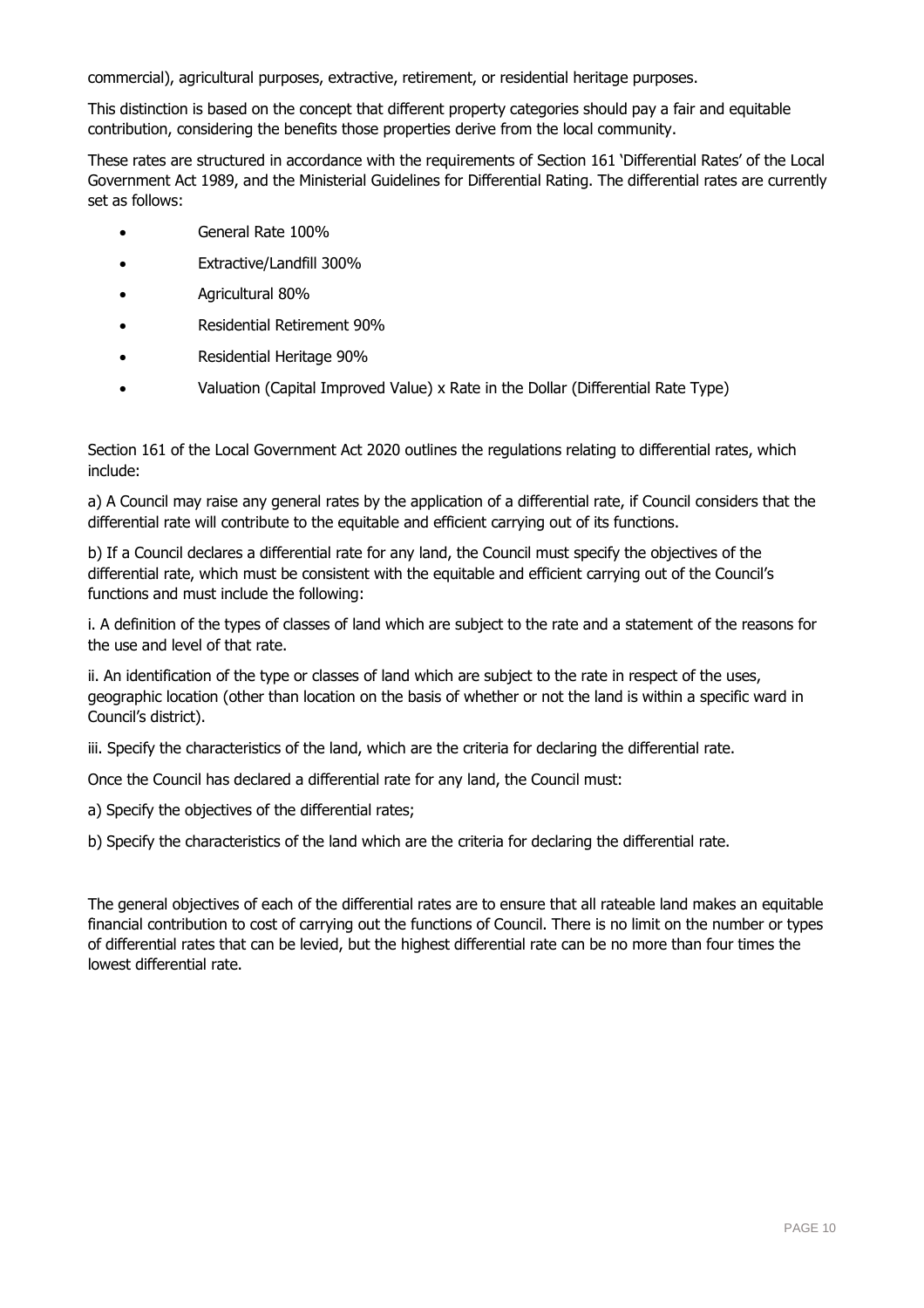# **Differential rate definitions and objectives**

Council believes each differential rate will contribute to the equitable and efficient carrying out of council functions. Details of the objectives of each differential rate, the types of classes of land which are subject to each differential rate and the uses of each differential rate are set out below.

#### **General Land**

#### **Characteristics:**

General Land is any land which does not have the characteristics of agricultural land, extractive and landfill land, retirement village land, or residential heritage land.

#### **Objective:**

To ensure that all rateable land makes an equitable financial contribution to the cost of carrying out the functions of Council, including the:

- Construction and maintenance of public infrastructure;
- Development and provision of health and community services;
- Provision of general support services; and
- Requirement to ensure that Council has adequate funding to undertake it's strategic, statutory and service provision obligations.

#### **Types and Classes:**

Rateable land having the relevant characteristics described above.

# **Use and Level of General Land:**

The general rate will be used to fund some of those items of expenditure described in the Budget adopted by Council.

The level of the general rate is the level which Council considers is necessary to achieve the objectives specified above.

#### **Geographic Location:**

Wherever located within the municipal district.

#### **Use of Land:**

As permitted under the relevant Planning Scheme.

#### **Planning Scheme Zoning:**

The zoning applicable to each rateable land with this category, as determined by consulting maps in the relevant Planning Scheme.

#### **Types of Buildings:**

All buildings which are now constructed on the land or which are constructed prior to the expiry of the 2021/22 Financial Year.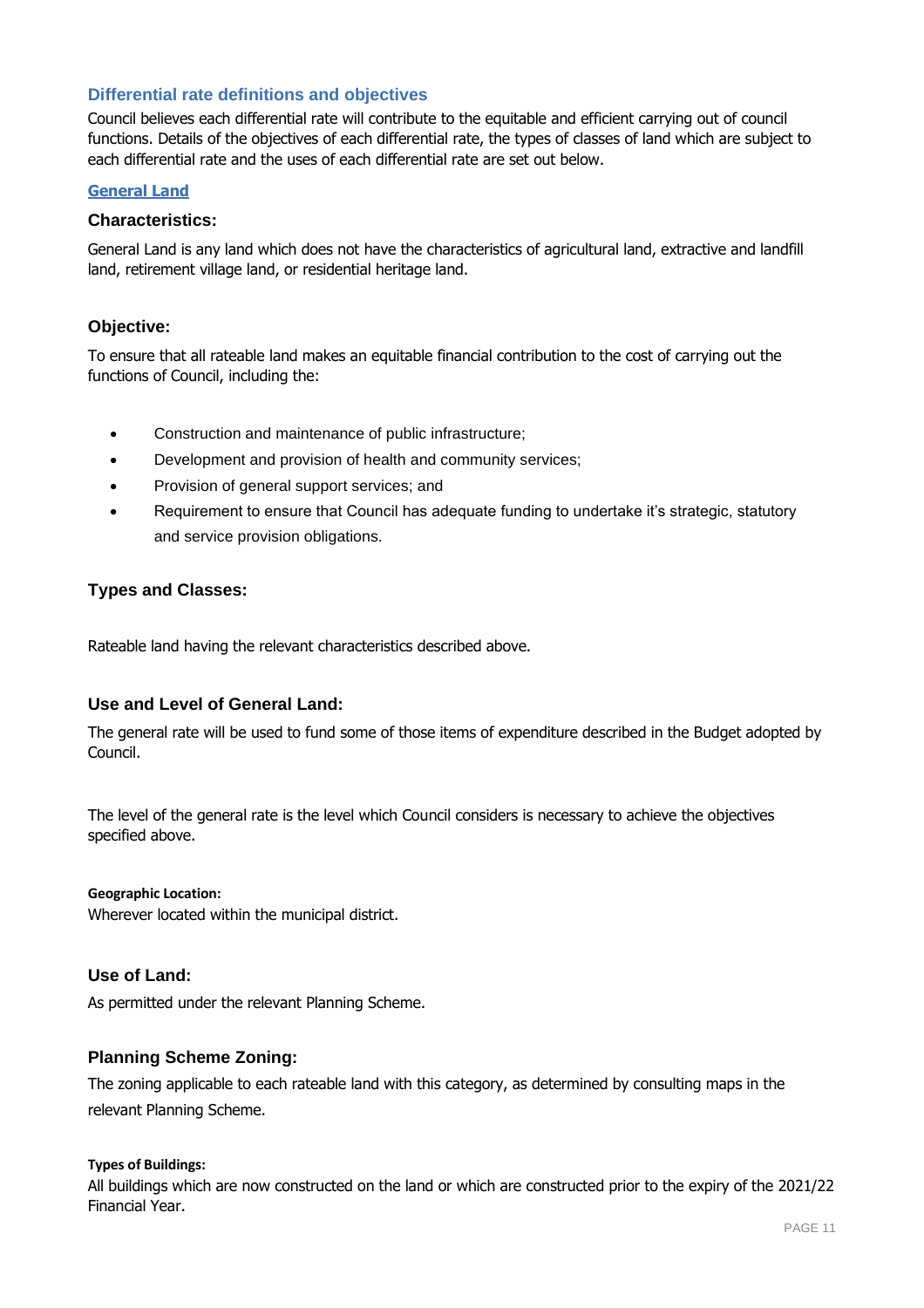# **Agricultural Land**

Agricultural Land is land that is:

- used for agricultural purposes;
- having an area of 2 hectares or more; and
- is located outside the Urban Growth Boundary.

# **Objective:**

To support and encourage the agricultural use of land in the non-urban areas of the City to achieve the stated purposes of the Urban Growth Boundary being the development of a sustainable and viable agricultural industry; and

To ensure that all rateable land makes an equitable financial contribution to the cost of carrying out the functions of Council, including the:

- Construction and maintenance of public infrastructure;
- Development and provision of health and community services;
- Provision of general support services; and
- Requirement to ensure that Council has adequate funding to undertake it's strategic, statutory and service provision obligations.

# **Types and Classes:**

Rateable land having the relevant characteristics described above.

# **Use and Level of Agricultural Land:**

The differential rate will be used to fund some of those items of expenditure described in the Budget adopted by Council.

The level of the differential rate is the level which Council considers is necessary to achieve the objectives specified above.

# **Geographic Location:**

Wherever located within the municipal district.

# **Use of Land:**

Use consistent with the characteristics set out above.

# **Planning Scheme Zoning:**

The zoning applicable to each rateable land with this category, as determined by consulting maps in the relevant Planning Scheme.

# **Types of Buildings:**

All buildings which are now constructed on the land or which are constructed prior to the expiry of the 2021/22 Financial Year.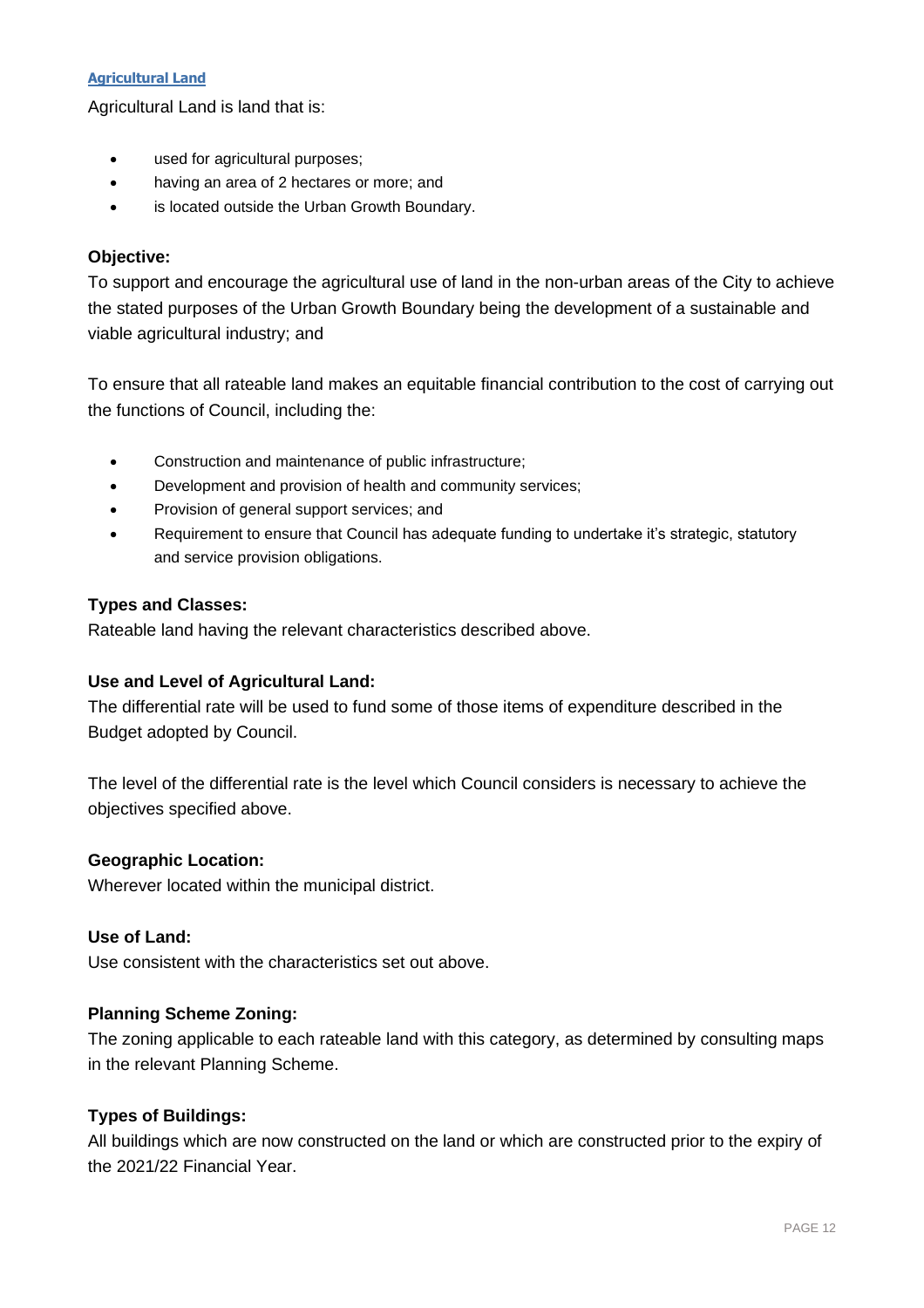# **Extractive and Landfill Land**

#### **Characteristics:**

Extractive and landfill land is land located outside the Urban Growth Boundary that:

- is used for the extraction of natural resources; or
- was previously used for the extraction of natural resources and is not filled; or
- is used as an EPA licensed landfill; or
- is used as a resource recovery centre, recycling depot or transfer station.

#### **Objective:**

To encourage the early rehabilitation of land having the above characteristics; and

To ensure that all rateable land makes an equitable financial contribution to the cost of carrying out the functions of Council, including the:

- Construction and maintenance of public infrastructure;
- Development and provision of health and community services;
- Provision of general support services; and
- Requirement to ensure that Council has adequate funding to undertake it's strategic, statutory and service provision obligations.

#### **Types and Classes:**

Rateable land having the relevant characteristics described above.

#### **Use and Level of Extractive Landfill Land Rate:**

The differential rate will be used to fund some of those items of expenditure described in the Budget adopted by Council.

The level of the differential rate is the level which Council considers is necessary to achieve the objectives specified above.

#### **Geographic Location:**

Wherever located within the municipal district.

#### **Use of Land**

Use consistent with the characteristics set out above.

#### **Planning Scheme Zoning:**

The zoning applicable to each rateable land with this category, as determined by consulting maps in the relevant Planning Scheme.

#### **Types of Buildings:**

All buildings which are now constructed on the land or which are constructed prior to the expiry of the 2021/22 Financial Year.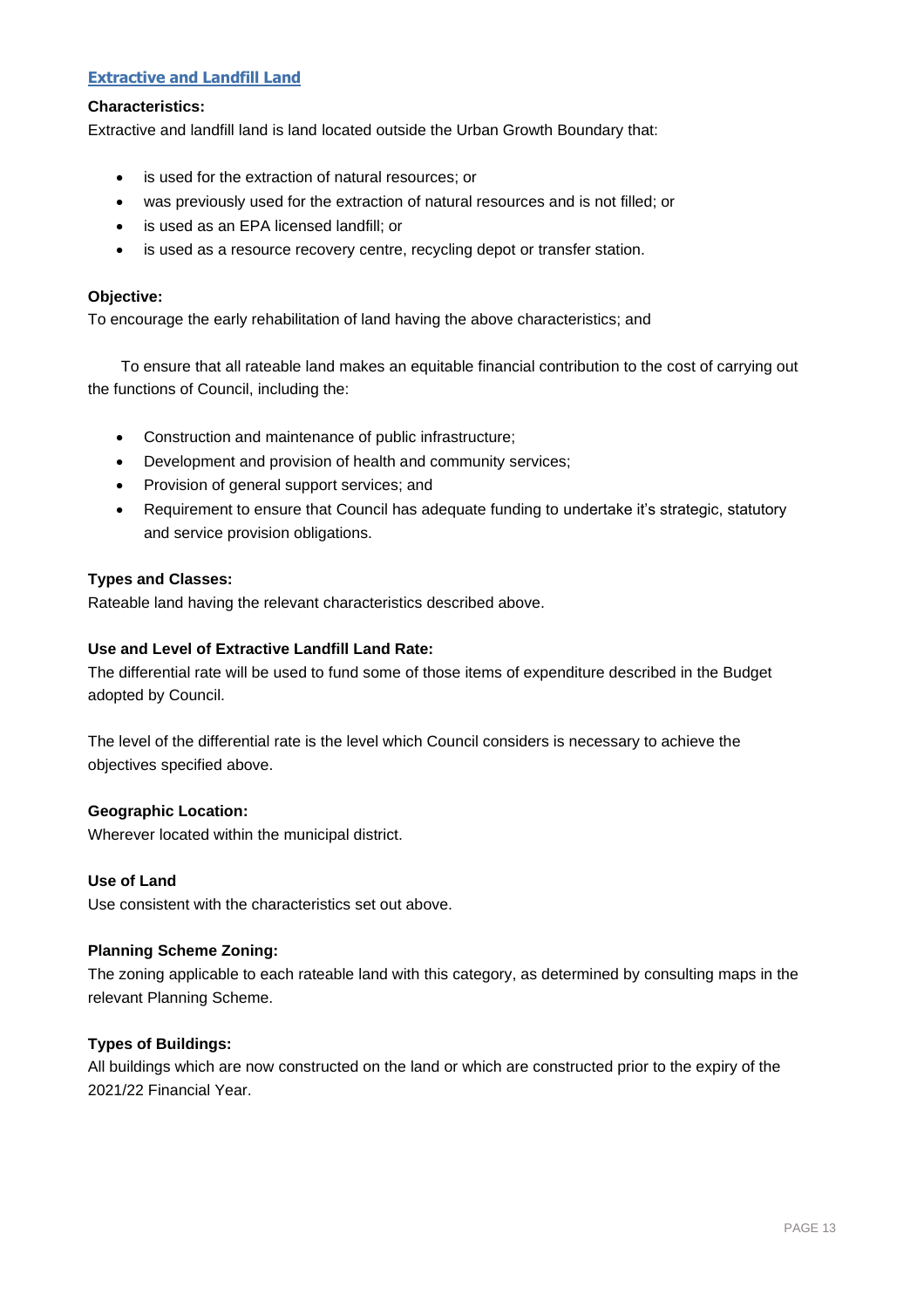# **Retirement Village Land**

#### **Characteristics:**

Retirement Village Land is land that is:

• defined under the Retirement Village Act

# **Objective:**

Guidelines issued by the Valuer-General have disallowed Valuers from making allowances for the constraints imposed by the operation of the Retirement Village's Act. It is the opinion of Council that this has led to a proportionately higher Statutory Valuation for retirement village dwellings occasioning in an inequitable distribution of the municipal rate burden. A differential rate for retirement village dwellings is recognition of the special nature of this class of land would assist in the equitable distribution of the rate burden.

# **Types and Classes:**

Rateable land having the relevant characteristics described above.

# **Use and Level of Retirement Village Land:**

The differential rate will be used to fund some of those items of expenditure described in the Budget adopted by Council.

The level of the differential rate is the level which Council considers is necessary to achieve the objectives specified above.

#### **Geographic Location:**

Wherever located within the municipal district.

#### **Use of Land:**

Use consistent with the characteristics set out above.

# **Planning Scheme Zoning:**

The zoning applicable to each rateable land with this category, as determined by consulting maps in the relevant Planning Scheme.

# **Types of Buildings:**

All buildings which are now constructed on the land or which are constructed prior to the expiry of the 2021/22 Financial Year.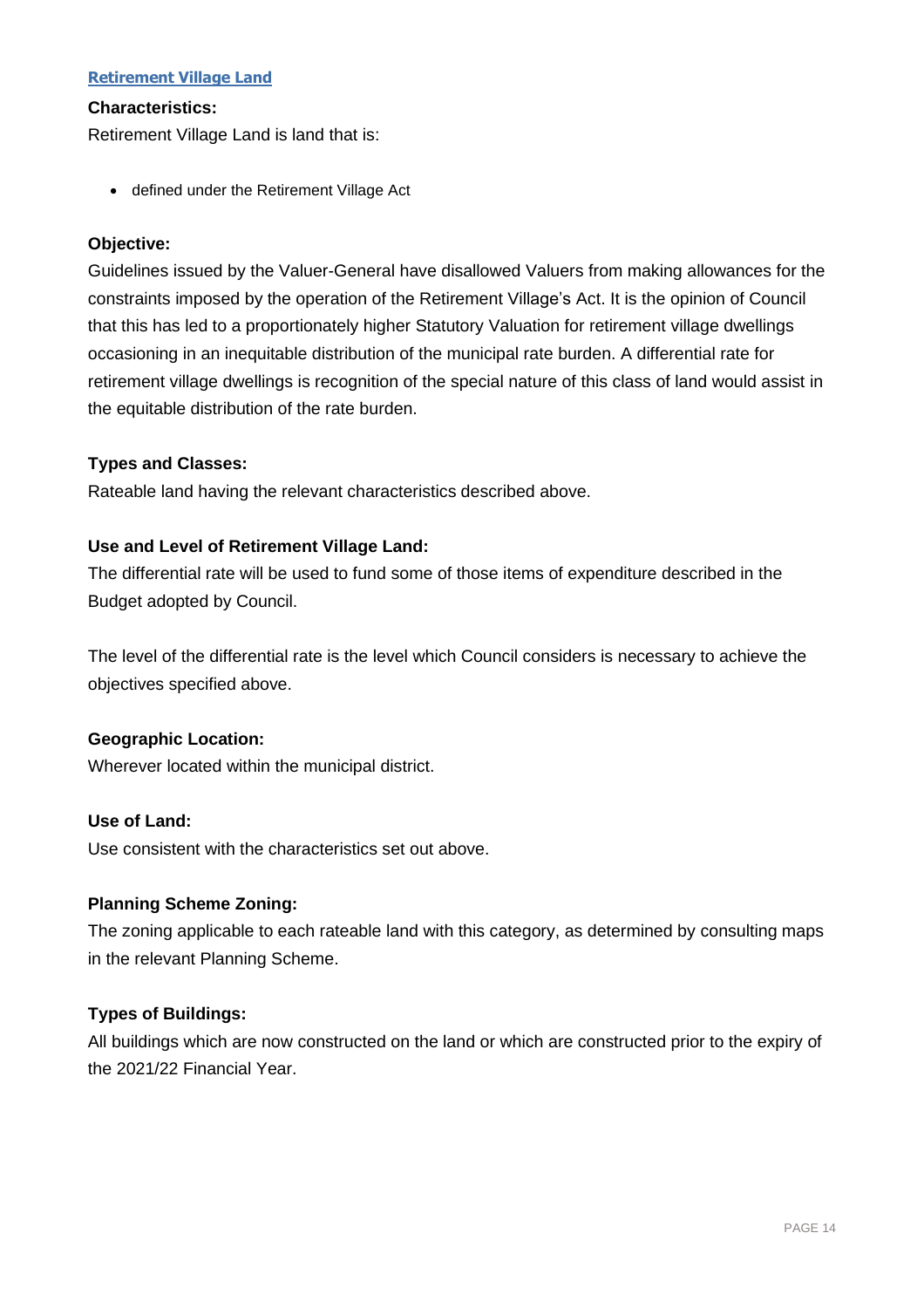# **Residential Heritage Land**

#### **Characteristics:**

Residential heritage sites:

- Are protected in the Kingston Planning Scheme by the Heritage Overlay.
- Can have heritage significance at a local or state level.

### **Objective:**

To support and encourage the retention of heritage listed land; and

To ensure that all rateable land makes an equitable financial contribution to the cost of carrying out the functions of Council, including the:

- Construction and maintenance of public infrastructure;
- Development and provision of health and community services;
- Provision of general support services; and
- Requirement to ensure that Council has adequate funding to undertake it's strategic, statutory and service provision obligations.

# **Types and Classes:**

Rateable land having the relevant characteristics described above.

# **Use and Level of Heritage Land:**

The differential rate will be used to fund some of those items of expenditure described in the Budget adopted by Council.

The level of the differential rate is the level which Council considers is necessary to achieve the objectives specified above.

#### **Geographic Location:**

Wherever located within the municipal district.

#### **Use of Land:**

Use consistent with the characteristics set out above.

#### **Planning Scheme Zoning:**

The zoning applicable to each rateable land with this category, as determined by consulting maps in the relevant Planning Scheme.

# **Types of Buildings:**

All buildings which are now constructed on the land or which are added to the Kingston Planning Scheme Heritage Overlay during the 2021/22 Financial Year.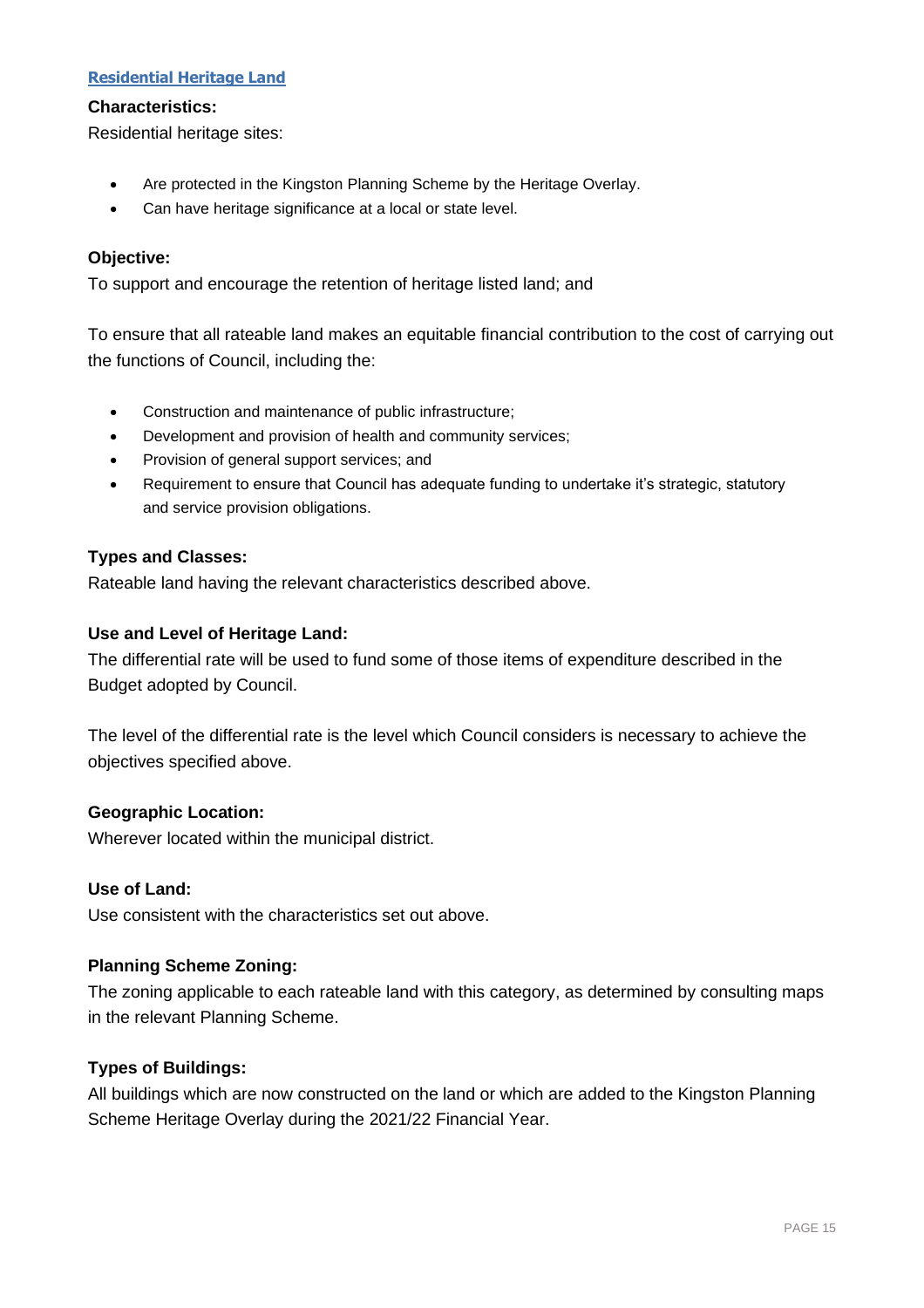### **Advantages of a differential rating system**

The advantages of utilising a differential rating system summarised below are:

- There is greater flexibility to distribute the rate burden between all classes of property.
- Allows Council to reflect the unique circumstances of some rating categories where the application of a uniform rate may create an inequitable outcome.
- Allows Council discretion in the imposition of rates to facilitate and encourage appropriate development of its municipal district in the best interest of the community.

# **Disadvantages of a differential rating system**

The disadvantages in applying differential rating summarised below are:

• The justification of the differential rate can at times be difficult for the various rate paying groups to accept, giving rise to queries, objections and complaints where the differentials may seem to be excessive.

• Differential rates can be confusing to ratepayers, as they may have difficulty to understand the system. Some rating categories may feel they are unfavourably treated because they are paying a higher level of rates than other ratepayer groups.

• Differential rating involves a degree of administrative complexity as properties may shift from one type of land to another (e.g. residential to retirement village land,) requiring Council to update its records. Ensuring the accuracy/integrity of Council's data base is critical to ensure that properties are correctly classified into their right category.

• Council may not achieve the objectives it aims for through differential rating. For example, Council may set its differential rate objectives to levy a higher rate on land not developed, however it may be difficult to prove whether the differential rate achieves those objectives.

# <span id="page-16-0"></span>**2.6. Municipal charge**

Council also levies a municipal charge. The municipal charge is declared for the purpose of covering some of the administrative costs of Council.

Under Section 159 of the Local Government Act 1989, Council may declare a municipal charge to cover some of its administrative costs. The legislation is not definitive on what comprises administrative costs and does not require Council to specify what is covered by the charge. Under the Local Government Act, A Council's total revenue from a municipal charge in a financial year must not exceed 20% of the combined sum total of the Council's total revenue from the municipal charge and the revenue from general rates (total rates).

The application of a municipal charge represents a choice to raise a portion of the rates by a flat fee for all properties, rather than sole use of the CIV valuation method. The municipal charge applies equally to all properties and is based upon the recovery of a fixed cost of providing administrative services irrespective of valuation. The same contribution amount per assessment to cover a portion of Council's administrative costs can be seen as an equitable method of recovering these costs or regressive in the sense that every rateable property pays this amount regardless of the property value.

# <span id="page-16-1"></span>**2.7. Cultural & Recreational Land**

In addition to the Local Government Act, there is also the Cultural and Recreational Lands Act (1963). This Act amends the law in relation to the acquisition and rating of certain lands used for cultural, recreational, sporting activities, and similar purposes.

Under the Cultural & Recreational Lands Act, council can vary the rates payable to be "any such amount as the municipal council thinks reasonable, having regard to the services provided by council in relation to such lands and having regard to the benefit to the community derived from such recreational lands."

Council levies 11 properties under this Act.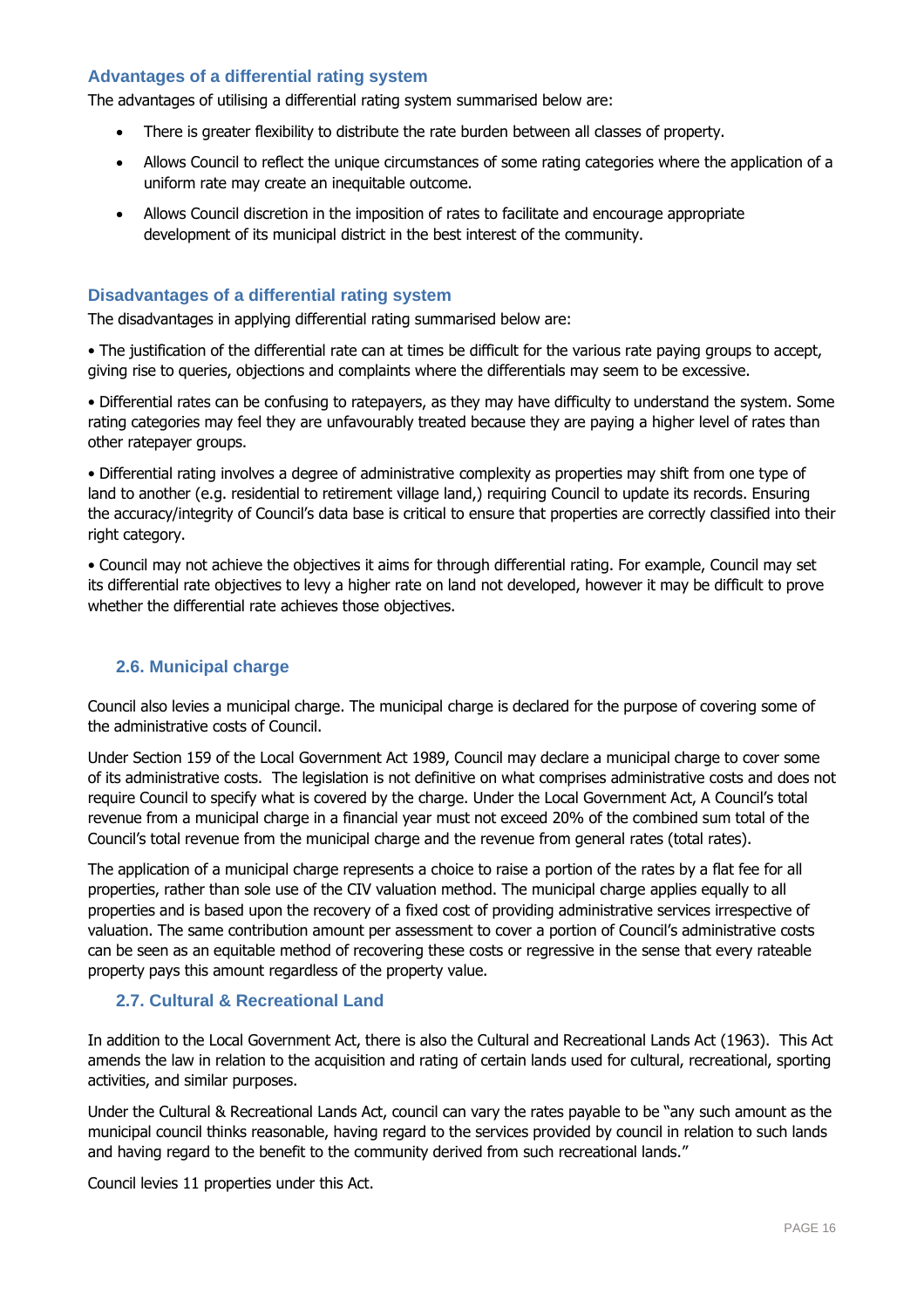# <span id="page-17-0"></span>**2.8. Rebates & Concessions**

Holders of a Centrelink or Veteran Affairs Pension Concession card or a Veteran Affairs Gold card which stipulates TPI (Totally or Permanently Incapacitated) or War Widow may claim a rebate on their sole or principal place of residence. Upon initial application, ongoing eligibility is maintained, unless rejected by Centrelink or the Department of Veteran Affairs during the annual verification procedure. Upon confirmation of an eligible pensioner concession status, the pensioner rebate is deducted from the rate account before payment is required by the ratepayer. With regards to new applicants, after being granted a Pensioner Concession Card (PCC), pensioners can then apply for the rebate at any time throughout the rating year. Retrospective claims up to a maximum of one previous financial year can be approved by Council on verification of eligibility criteria, for periods prior to these claims may be approved by the relevant government department.

There are 2 rebates available to Kingston eligible pensioners – the State Government rebate (2021/22 – yet to be released; 2020/21 - \$241.00), and Kingston's additional pensioner rate rebate (2021/22 - \$113.90; 2020/21 - \$112.20).

# <span id="page-17-1"></span>**2.9. Special Charge Schemes**

The Local Government Act 2020 recognises that Councils need help to provide improved infrastructure for their local communities. Legislation allows councils to pass on the cost of capital infrastructure to the owner of a property that generally receives a unique benefit from the construction works. The technical explanation of a Special Charge comes from legislation (under the Local Government Act 1989) that allows Councils to recover the cost of works from property owners who will gain special benefit from that work.

The purposes for which special rates and special charges may be used include road construction, kerb and channelling, footpath provision, drainage, and other capital improvement projects.

The special rate or special charges may be declared based on any criteria specified by the Council in the rate (Section 163). In accordance with Section 163, Council must specify:

a) the wards, groups, uses or areas for which the special rate or charge is declared; and

b) the land in relation to which the special rate or special charge is declared;

c) the manner in which the special rate or special charge will be assessed and levied; and

d) details of the period for which the special rate or special charge remains in force.

The special rates and charges provisions are flexible and can be used to achieve a wide range of community objectives. The fundamental principle of special rates and charges is to ensure an additional benefit applies to those being levied. For example, they could be used to fund co-operative fire prevention schemes. This would ensure that there were no non-contributors reaping the benefits but not contributing to fire prevention. Landscaping and environmental improvement programs that benefit small or localised areas could also be funded using special rates or charges.

Kingston has successfully used special charge schemes in the past and is likely to continue to do so.

#### <span id="page-17-2"></span>**2.10. Service Rates & Charges**

Section 162 of the Local Government Act 1989 provides Council with the opportunity to raise service rates and charges for any of the following services:

- a) The provision of a water supply
- b) The collection and disposal of refuse
- c) The provision of sewerage services
- d) Any other prescribed service.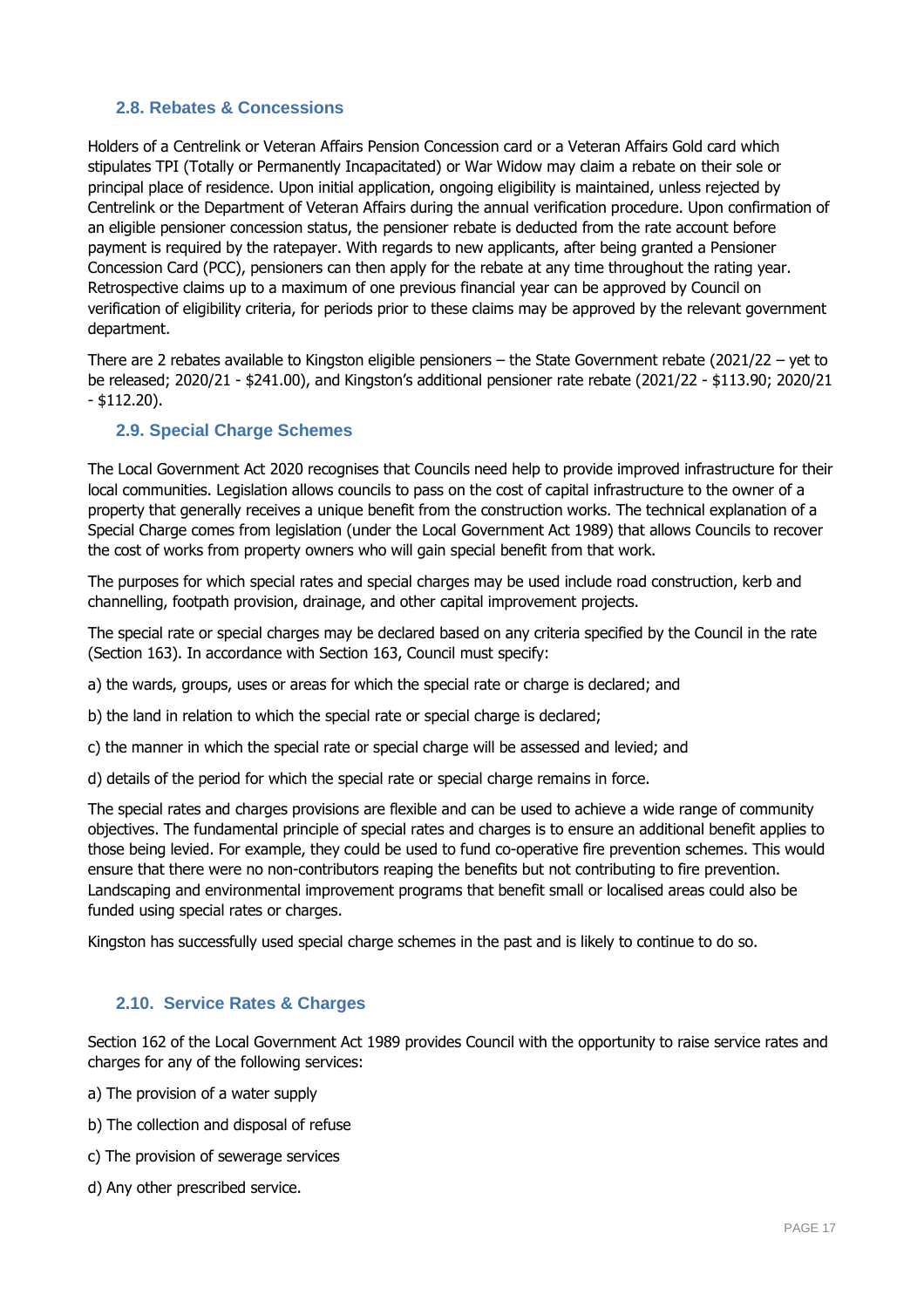Council currently applies a service charge for the collection and disposal of refuse on urban properties (compulsory) and rural properties (optional) and for providing waste services for the municipality. Council retains the objective of setting the service charge for waste at a level that seeks to recover the cost of its waste services.

The waste service charge is not capped under the Fair Go Rates legislation.

# <span id="page-18-0"></span>**2.11. Fire Services Levy**

In 2016 the Victorian State Government passed legislation requiring the Fire Services Property Levy to be collected by Council from ratepayers. Previously this was collected through building and property insurance premiums. The Fire Services Property Levy helps fund the services provided by Fire Rescue Victoria (FRV), and all levies collected by Council are passed through to the State Government.

The Fire Services Property Levy is based on two components, a fixed charge, and a variable charge which is linked to the Capital Improved Value of the property. This levy is not included in the rate cap and increases in the levy are at the discretion of the State Government.

# <span id="page-18-1"></span>**2.12. How are my rates calculated?**

Your share of the total rate amount is set by the value of your property multiplied by the applicable differential rate in the dollar, plus a municipal charge, a user-pays waste charge and a Fire Services Levy. Your rates bill is made up of the following components:



# <span id="page-18-2"></span>**2.13. Collection and Administration of Rates**

The purpose of this section is to outline the rate payment options, processes, and the support provided to ratepayers facing financial hardship.

#### **Payment options**

In accordance with the Local Government Act 1989, Section 167, ratepayers have the option of paying rates and charges by way of four instalments. Payments are due on the prescribed dates below, or alternatively a payment in full can be made by 15 February.

1st Instalment: 30 September

2nd Instalment: 30 November

3rd Instalment: 28 February

4th Instalment: 31 May

Council offers a range of payment options including: in person at Council offices (cheques, money orders, EFTPOS, credit/debit cards and cash), online via Council's ratepayer portal, direct debit (on prescribed instalment due dates or monthly), BPAY, using Australia Post (over the counter, over the phone via credit card and on the internet) and by mail (cheques and money orders only).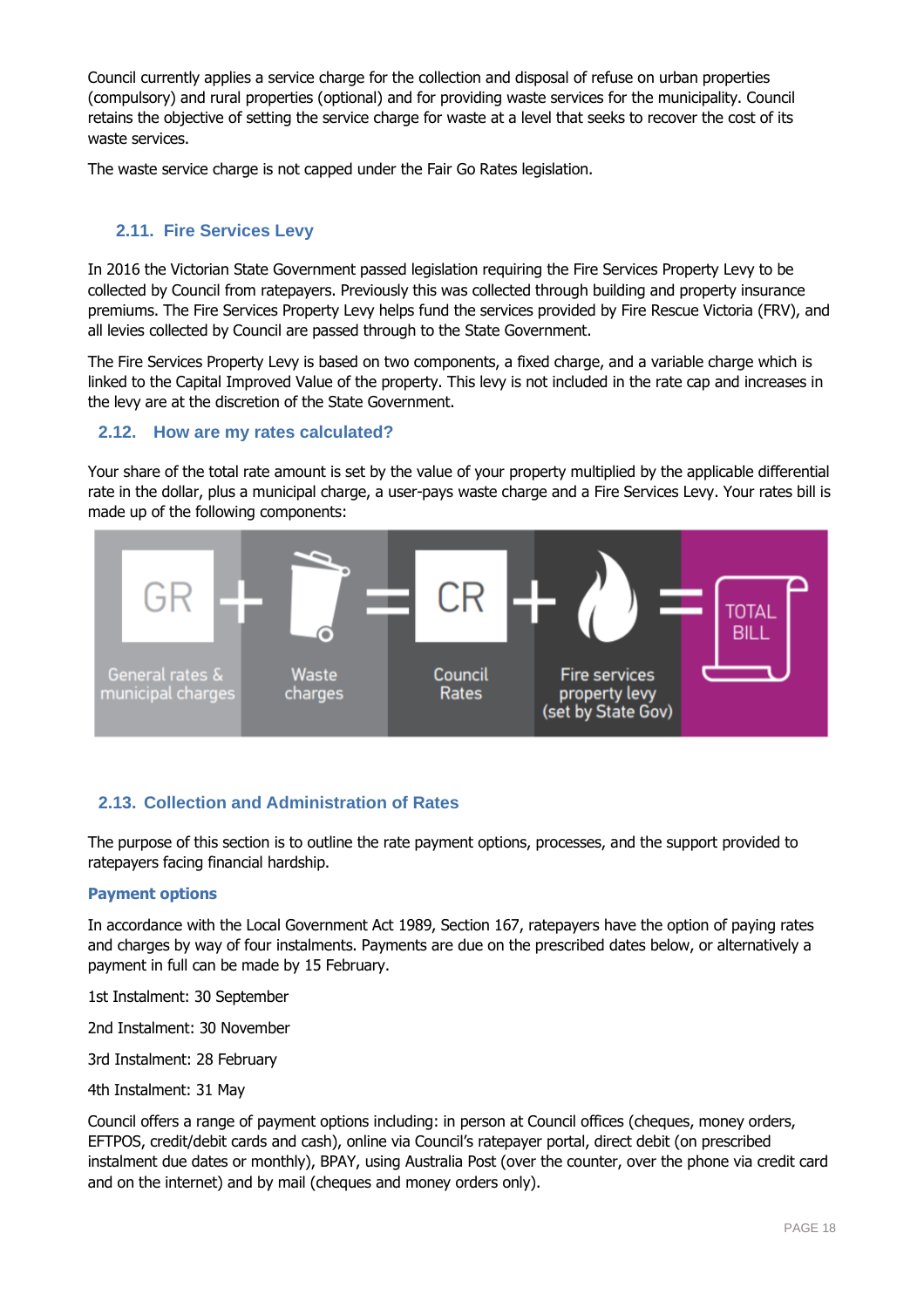#### **Interest on arrears and overdue rates**

Interest is charged on all overdue rates in accordance with Section 172 of the Local Government Act 1989. The interest rate applied is fixed under the Penalty Interest Rates Act 1983, which is determined by the Minister and published by notice in the Government Gazette. This rate is currently 10%.

#### **Rates Assistance Policy**

It is acknowledged that various ratepayers may experience financial hardship for many reasons and that meeting rate obligations constitutes just one element of a number of difficulties that they are facing. The purpose of the Hardship Policy is to provide options for ratepayers facing such situations to deal with the situation positively and reduce the strain imposed by financial hardship. Ratepayers may elect to either negotiate a rate payment plan or apply for a rate deferral. Ratepayers seeking to apply for such provision will be required to submit a Rates Deferral Application or a Rates Payment Arrangement Application which is available at council's offices, or via the website at www.kingston.vic.gov.au

#### **Debt recovery**

Council makes every effort to contact ratepayers at their correct address, but it is the ratepayers' responsibility to properly advise Council of their contact details. Both the vendor and buyer of property, or their agents (e.g. solicitors and or conveyancers), are required to notify Council by way of notice of disposition or acquisition of an interest in land. In the event that an account becomes overdue, Council will issue an overdue reminder notice which will include accrued penalty interest. In the event that the account remains unpaid, Council may take legal action to recover the overdue amount. All fees and court costs incurred will be recoverable from the ratepayer. If an amount payable by way of rates in respect to land has been in arrears for three years or more, without a payment plan in place, Council may sell the land in accordance with Section 181 of the Local Government Act 1989.

# <span id="page-19-0"></span>**2.14. Rates & Charges Summary**

In council's view the proposed rates and charges framework sets equitable rates, complies with the rate cap set by the Minister for Local Government, and generates the revenue required for council to deliver its current services and infrastructure needs.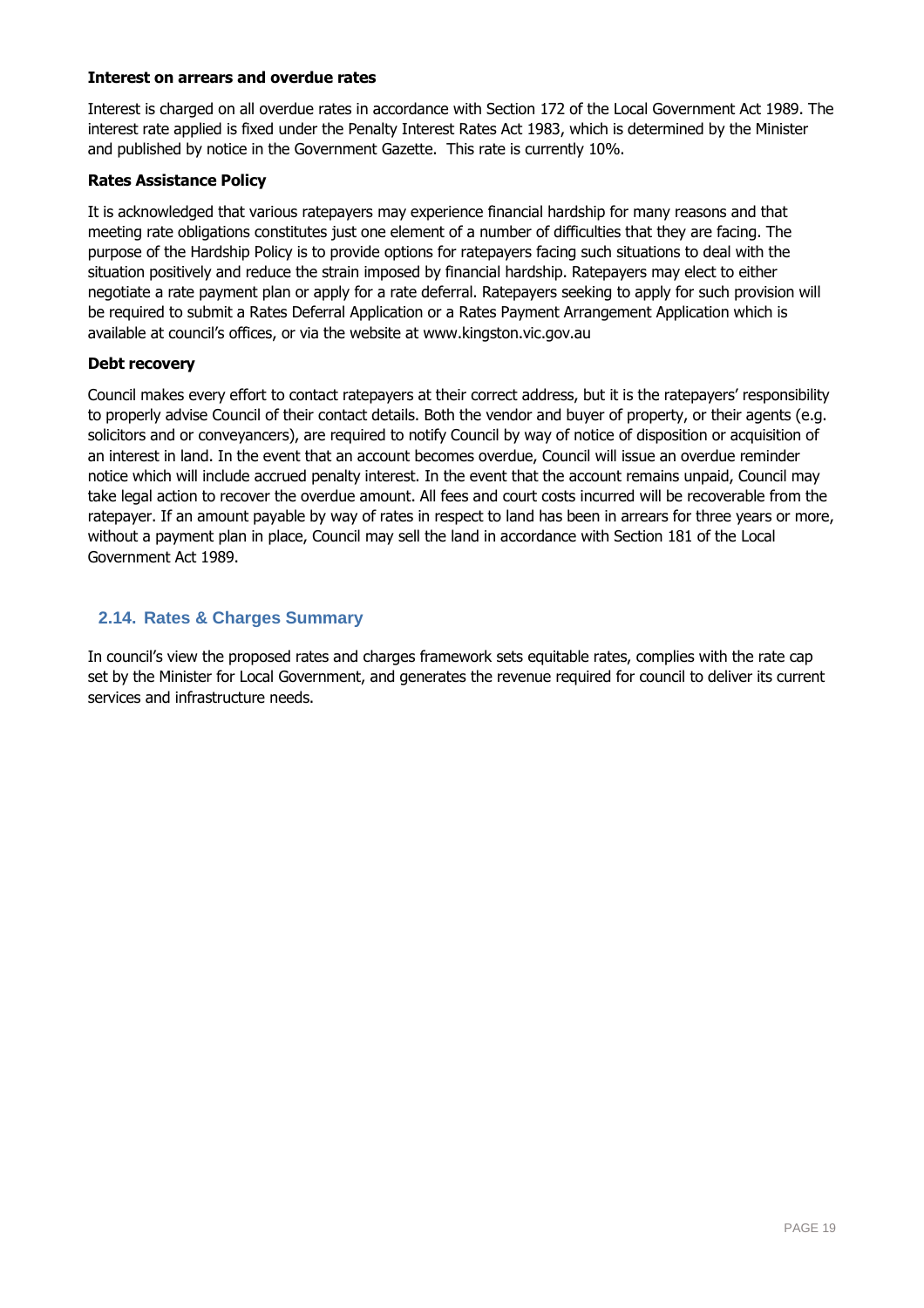# <span id="page-20-0"></span>**3. Non-Rate Revenue**

# <span id="page-20-1"></span>**3.1. Government Grants**

Government grants are also an important source of revenue for Council, particularly in relation to capital works projects, and subsidising the cost of many operational services.

Grant income is not, however, guaranteed, and in some instances, council is unable to deliver on projects if grant income is not forthcoming.

All avenues have been pursued to obtain external grant funds for prioritised services and works, and continued advocacy is ongoing.

# <span id="page-20-2"></span>**3.2. Statutory fees & fines**

Council's statutory fees and fines are determined by the many fee levels set by Victorian Government, and relate mainly to parking infringements and planning related fees & charges. Council has no control over these fees & charges.

# <span id="page-20-3"></span>**3.3. User fees & charges**

Each of Council's services determine their fees and charges based on a number of factors such as benchmarked competitor pricing, direct and or indirect cost recovery, and the capacity of our community to pay for services.

For 2021/22, council has reviewed its fees and charges and either held the fee at the previous year's level, or increased the fee with the application of the user pays principle – that is, so far as is possible, the cost of providing a direct service will be met by the fees charged.

A schedule of the current user fees and charges is presented in the annual budget.

Council has resolved to utilise an increment of 3 per cent for 2021/22 with regard to the increment of fees to cover the increasing cost of delivering its services.

The table below outlines some of the constraints Kingston can experience with setting its user fees & charges.

| Area                           | <b>Type of fee or charge</b> | <b>Examples of constraints</b>                               |
|--------------------------------|------------------------------|--------------------------------------------------------------|
| <b>Business &amp; Economic</b> | Planning application fees    | Many fee levels set by the<br>Victorian Government           |
| Traffic & Streets              | Parking fees & fines         | Nil                                                          |
| Recreation & Culture           | Leisure Centre fees          | Competition from other centres                               |
|                                | Library fees                 | Basic services free as a condition<br>of State Govt funding  |
| Family & Community             | Child care centres           | Constraints from funding<br>agreements                       |
|                                |                              | Competition from other providers                             |
|                                | Maternal & child health      | Basic services free as a condition<br>of State Govt funding  |
| Aged & Disabled                | <b>HACC</b> services fees    | Maximums set by State Govt                                   |
| Governance                     | Local Law fees or fines      | Some related to penalty units set<br>annually by State Govt. |